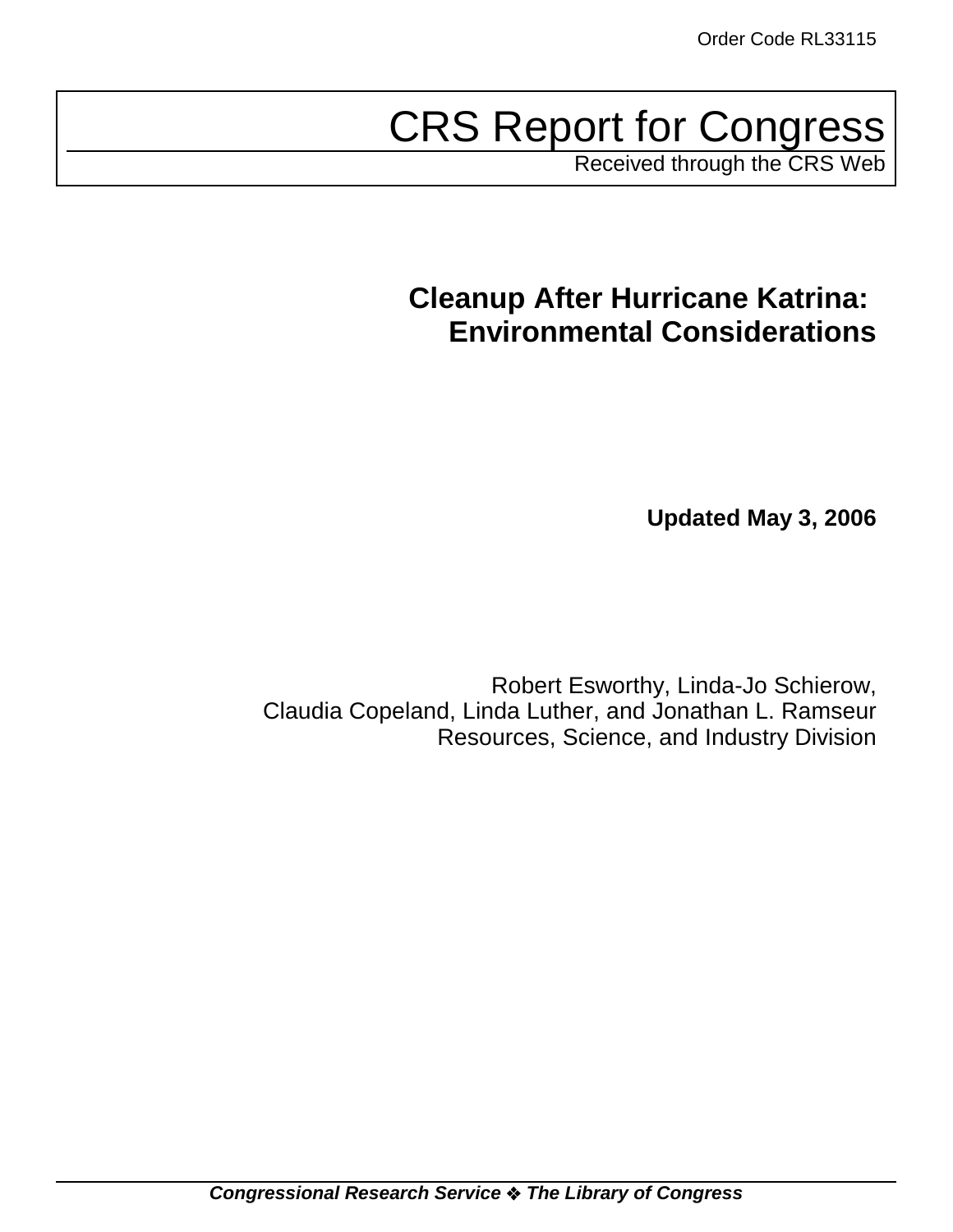## Cleanup after Hurricane Katrina: Environmental Considerations

#### **Summary**

Local, state, and federal responders face numerous cleanup challenges associated with Hurricane Katrina. In Mississippi, Alabama, and parts of Louisiana, much of the focus has been on restoring infrastructure and managing debris and waste. In New Orleans, where most damage was due to floodwaters, the immediate tasks were "unwatering" and evaluation of potential risks from contaminated water, sediment, and air. As floodwaters receded, debris management and infrastructure repair began. Monitoring and analysis of air, water, and residual sediment and soil continues to inform decisions about whether neighborhoods are safe for returning residents. Local authorities, with assistance from federal agencies, have worked to determine how and where disaster-related wastes would be gathered, separated, and disposed. This report provides an overview of the immediate and intermediate cleanup tasks and the federal role supporting these tasks.

State, county, and local municipalities have jurisdiction with regard to cleanup after any natural catastrophe. However, because the President issued a major disaster declaration, at the governors' requests, under the Robert T. Stafford Disaster Relief and Emergency Assistance Act in response to Hurricane Katrina, federal agencies have been broadly authorized to provide assistance. Federal cleanup assistance efforts are being coordinated by the Army Corps of Engineers (the Corps), the U.S. Coast Guard, and the Environmental Protection Agency (EPA). The Corps has coordinated unwatering of New Orleans, assessment and repair of water and wastewater systems, and nonhazardous debris removal, in conjunction with other emergency response activities, such as filling levee breaches. EPA and the U.S. Coast Guard have primary responsibility for assessing and managing releases of oil and other hazardous substances. EPA is also overseeing the collection and disposal of electronic wastes (e.g., computers and televisions) and household hazardous wastes (e.g., household cleaners, pesticides). Many other federal agencies have also been contributing various expertise and assistance to the cleanup effort.

The greatest portion of Katrina-related disaster debris was generated in coastal Mississippi and Louisiana. Removal of that debris and waste continues to be a major concern. The sheer volume of the debris and scope of the destruction, together with the inability of a significant percentage of the affected residents to return to their homes to address potential demolition and debris removal decisions, ensures that the debris removal process will continue for many months to come.

Throughout the Katrina-affected region, drinking water and sewage treatment plants were damaged. Most are operating again now; however, many require substantial repair or reconstruction, which will likely take many months. In New Orleans, some Katrina-generated waste was contaminated, making the potential for toxic chemical exposure of returning residents a significant concern. Sampling results of residue sediments and air have indicated some sediment contamination with bacteria and chemicals. Possible health risks from contact with deposited sediment, or with contaminants in dust as the sediments dry, remain a concern. Mold is another issue of concern. This report will not be updated.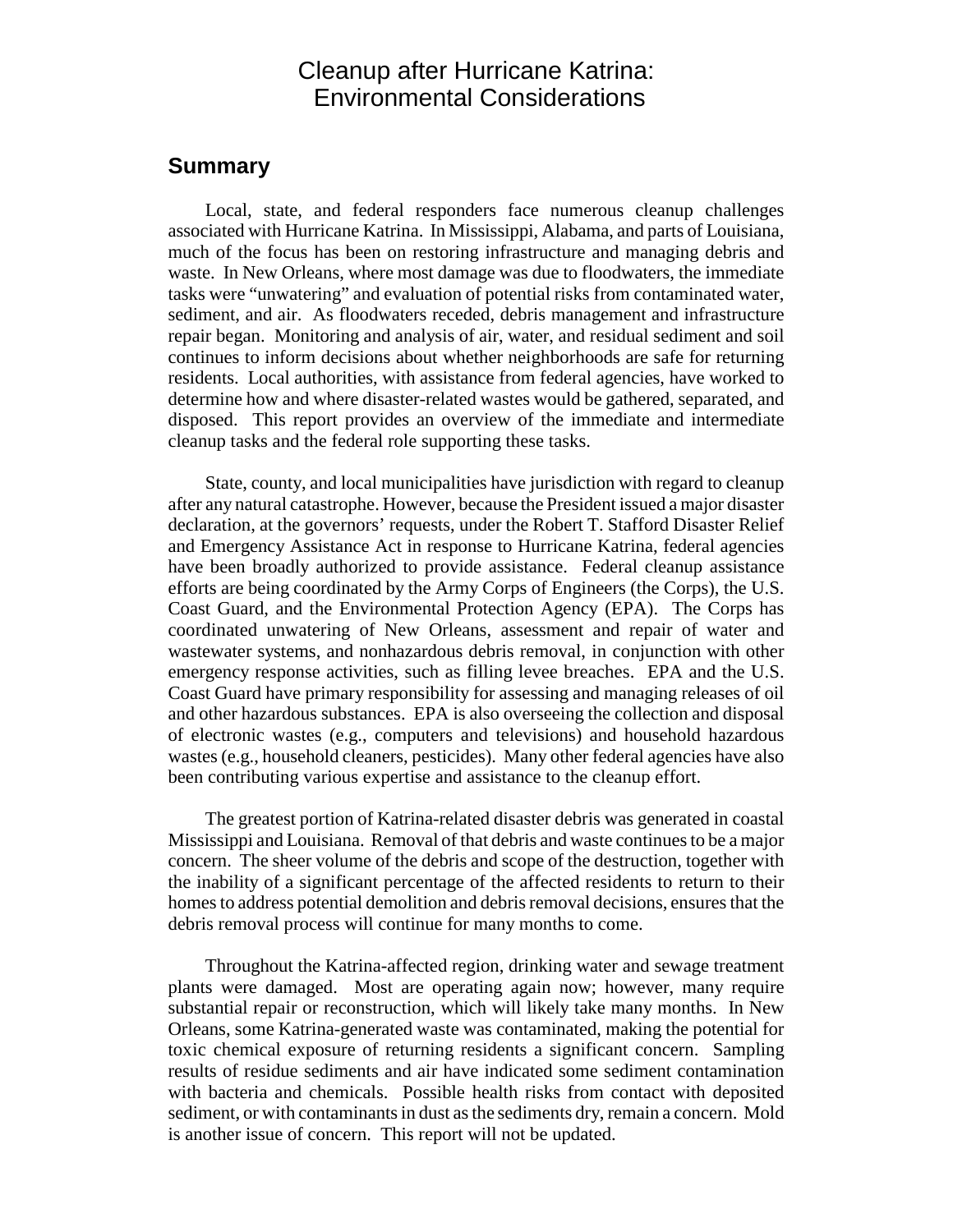## **Contents**

| Federal Disaster Cleanup Response Authorities and Activities 3 |  |
|----------------------------------------------------------------|--|
|                                                                |  |
|                                                                |  |
|                                                                |  |
|                                                                |  |
|                                                                |  |
|                                                                |  |
|                                                                |  |
|                                                                |  |
|                                                                |  |
|                                                                |  |
|                                                                |  |
|                                                                |  |
|                                                                |  |
|                                                                |  |
|                                                                |  |
|                                                                |  |
|                                                                |  |
|                                                                |  |
|                                                                |  |
|                                                                |  |
|                                                                |  |

## **List of Figures**

| Figure 1. U.S. Environmental Protection Agency Superfund National |  |
|-------------------------------------------------------------------|--|
| Priority List (NPL) Sites in Areas Affected by Hurricane Katrina: |  |
|                                                                   |  |

## **List of Tables**

| Table 1. Federal Department/Agency Cleanup Functions and |  |
|----------------------------------------------------------|--|
| Responsibilities as Indicated in the Emergency Support   |  |
|                                                          |  |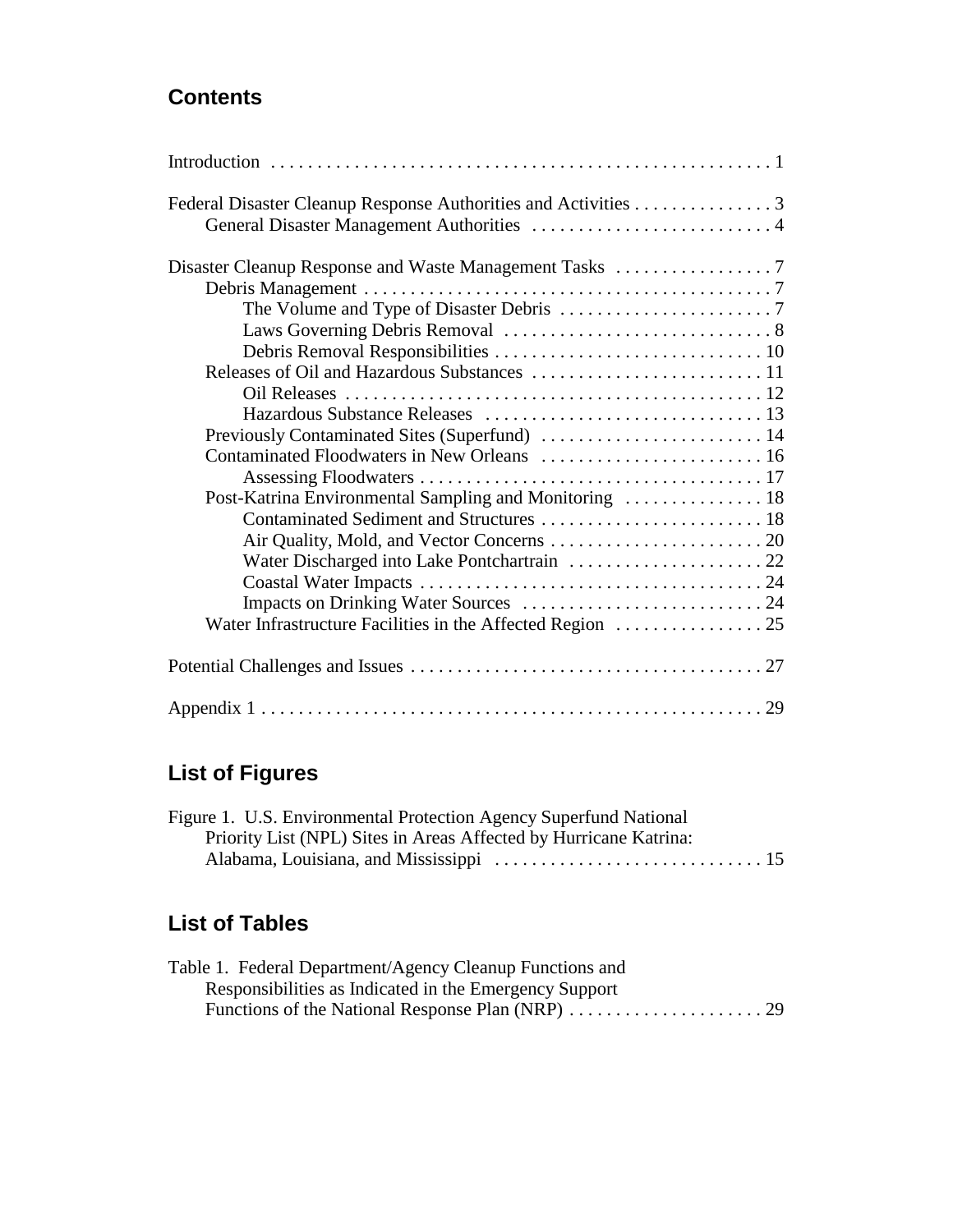## Cleanup after Hurricane Katrina: Environmental Considerations

### **Introduction**

Local, state, and federal responders face numerous cleanup challenges associated with the effects of Hurricane Katrina,<sup>1</sup> many of them unique, due to the magnitude of events and specific features of communities affected. The immediate need was to clear debris and control releases of hazardous substances that might have posed a health and safety threat or hampered emergency response activities. Subsequently, authorities initiated efforts to determine how and where the huge quantities of Hurricane Katrina-related waste and debris (hazardous and nonhazardous), would be gathered, separated, and ultimately disposed.

The 109<sup>th</sup> Congress has been working to address the devastation wrought by Hurricane Katrina in the Gulf States, which is on a scale larger than any experienced by the United States in a single natural disaster incident. In addition to supplemental funding, $2$  a number of legislative proposals regarding procedures and requirements for the response and recovery from "super catastrophes" are being debated and considered. This report aims to provide an overview of environmental considerations raised by the immediate and intermediate cleanup tasks across the diverse communities in the affected region, and of federal legal authorities and plans for tackling those tasks. The report also discusses coordinated roles and activities among local, state, and federal agencies and officials. Finally, the report serves to reference other, more detailed CRS reports and other sources on particular Katrina cleanup activities. Public health and environmental concerns associated with Hurricane Katrina span a wide variety of issues, including air and water quality and hazardous chemical releases. Katrina's impacts also have environmental implications for other major issue areas, such as energy, transportation, and defense. While this report addresses selected cleanup concerns receiving post-Katrina attention, it is not

<sup>&</sup>lt;sup>1</sup> Unless otherwise noted, the discussion in the remainder of this report addresses environmental impacts and cleanup from Hurricane Katrina only. While other hurricane events in 2005 struck the breadth of the Gulf Coast and caused significant damage (including some of the same locations damaged by Katrina), the brunt of the hurricane-related damage in the region resulted from Hurricane Katrina, which thus has been at the center of the public's and policymakers' attention.

<sup>&</sup>lt;sup>2</sup> The 109<sup>th</sup> Congress enacted two FY2005 emergency supplemental appropriations bills (P.L. 109-61 and P.L. 109-62) which appropriated \$62.3 billion for immediate relief and response needs. An additional request of \$19.8 billion in supplemental FY2006 funding for recovery assistance submitted by the Administration on Feb. 16, 2006, is pending before Congress. See CRS Report RS22239, *Emergency Supplemental Appropriations for Hurricane Katrina Relief*, by Keith Bea.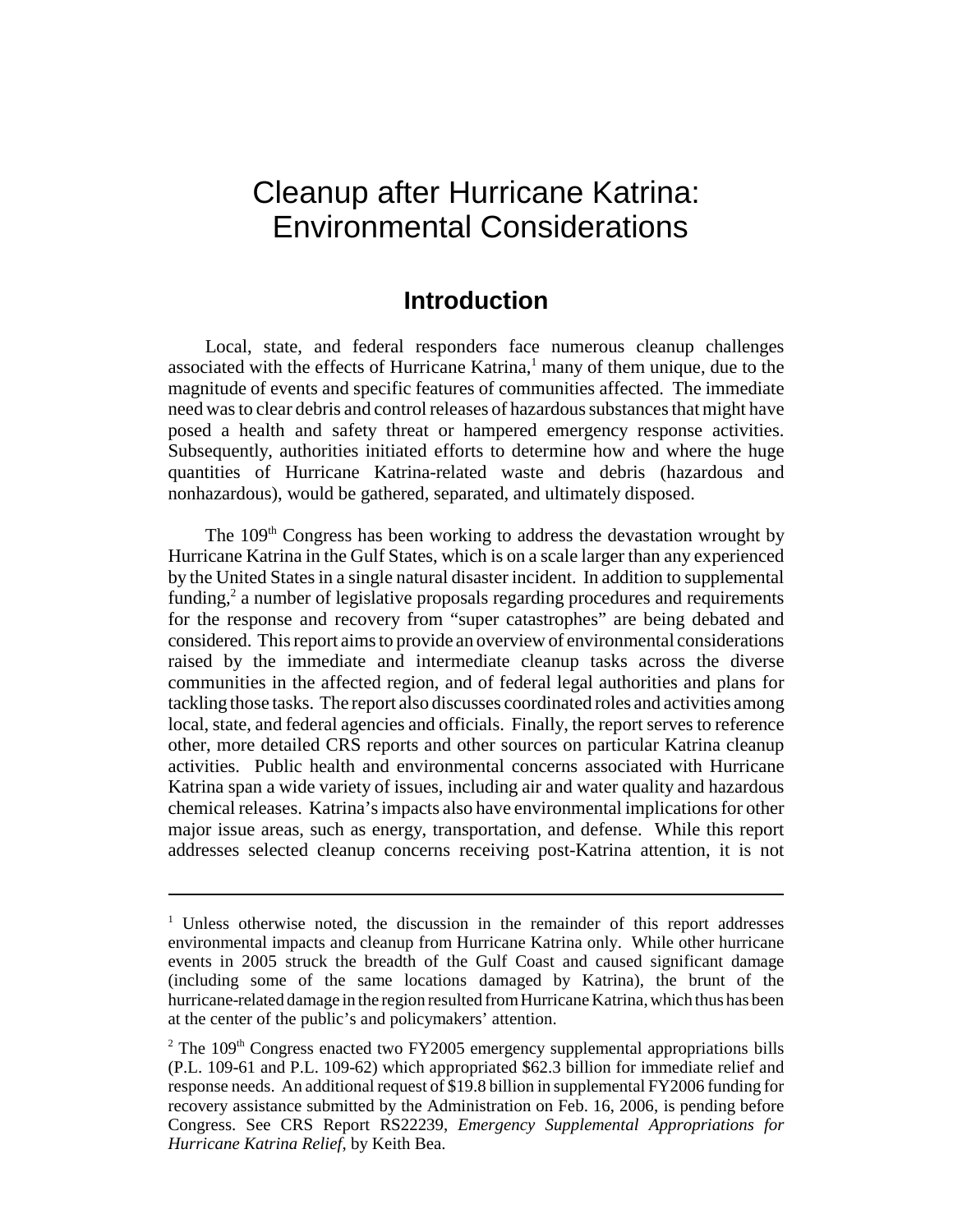intended to provide comprehensive coverage of all public health and environmental issues associated with Hurricane Katrina, nor is it within the scope of this report to analyze ongoing legislative and appropriations considerations related to the hurricane disaster response efforts.

There are many elements and phases of cleanup in response to natural disasters. Elements of cleanup often undertaken during the initial and intermediate phases following a disaster include the following:

- activation of state, local, and federal disaster response plans and delegation of authorities;
- debris removal, including collection, separation (of nonhazardous and hazardous materials), storage, transport, and disposal (e.g., landfilling, burning) or reclamation (e.g., recycling or reuse) of debris and hazardous wastes;
- oil (and oil by-products) and hazardous materials assessment, containment, and disposal, as well as mitigation of public health risks;
- assessment and containment of existing Superfund sites;
- unwatering of nonreceding floodwaters and managing potentially contaminated soil and sediment;
- cleanup and repair of water and other infrastructure systems;
- monitoring, sampling, and analysis to identify and reduce potential public health and environmental risks.

These tasks and the federal government's role are the primary focus of this report.

In response to the impacts of Hurricane Katrina, a joint task force of the Environmental Protection Agency (EPA) and the Centers for Disease Control and Prevention (CDC) issued an initial assessment of the environmental health and supporting infrastructure challenges facing one part of the affected region, New Orleans. The September 2005 EPA/CDC report set the tone for the broader scope of response actions required in that city and throughout the region affected by Hurricane Katrina by observing, "The most striking feature of the disaster is the array of key environmental health and infrastructure factors affected all at once."3

 $3$  The joint task force identified several specific environmental health issues and supporting infrastructure concerns to address, categorizing them according to time (short-term and long-term) and complexity. Joint Taskforce Centers for Disease Control and Prevention and U.S. Environmental Protection Agency, "*Environmental Health Needs and Habitability Assessment*," Sept. 17, 2005. Online at [http://www.bt.cdc.gov/disasters/hurricanes/katrina/ envassessment.asp].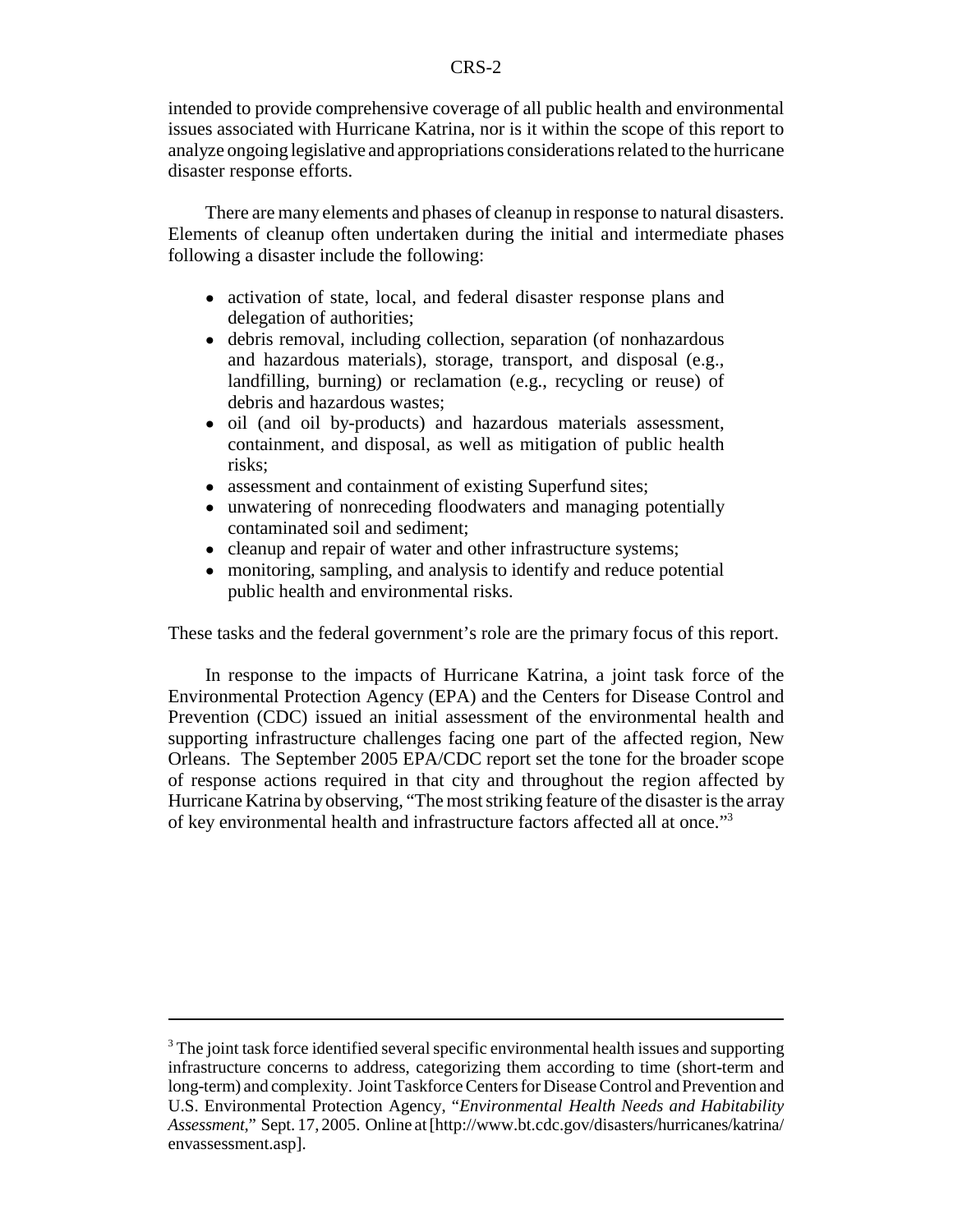## **Federal Disaster Cleanup Response Authorities and Activities**

States, counties, and local municipalities have primary jurisdiction with regard to natural catastrophe cleanup. To the extent they are capable, these entities initiate cleanup activities operating under their own statutes<sup>4</sup> and their various emergency operation and/or incident response plans, often in coordination with various federal agencies, as needed.<sup>5</sup> However, in the event that state and local governments are overwhelmed by a natural hazard, the President, at the request of the governor, may issue a major disaster declaration under the Robert T. Stafford Disaster Relief and Emergency Assistance Act (the Stafford Act) and invoke federal authorities,<sup>6</sup> as occurred in response to Hurricane Katrina.

A major disaster declaration in response to a governor's request generally specifies, among other things, the type of incident covered, the time periods covered for specific activities,<sup>7</sup> the types of disaster assistance available, and the counties affected by the declaration. The Stafford Act broadly authorizes the President to direct federal agencies to provide "essential assistance" as needed, including cleanup and disposal of waste and debris.<sup>8</sup> Although this declaration initiates the federal

<sup>5</sup> For example see "State of Louisiana, Office of Homeland Security and Emergency Preparedness Emergency Operation Plan," Apr. 2005, at [http://www.ohsep.louisiana.gov/ plans/eopindex.htm].

6 42 U.S.C. 5121 et seq. See CRS Report RL33090, *Robert T. Stafford Disaster Relief and Emergency Assistance Act: Legal Requirements for Federal and State Roles in Declarations of an Emergency or a Major Disaster*, by Elizabeth B. Bazan; and CRS Report RL33053, *Federal Stafford Act Disaster Assistance: Presidential Declarations, Eligible Activities, and Funding*, by Keith Bea.

7 FEMA, 2005 Federal Disaster Declarations, available at [http://www.fema.gov/news/ disasters.fema?year=2005].

<sup>&</sup>lt;sup>4</sup> For an overview of emergency management and homeland security statutes in the 50 states and the District of Columbia see CRS Report RL32287, *Emergency Management and Homeland Security Statutory Authorities in the States, District of Columbia, and Insular Areas: A Summary*, by Ronald O'Rourke. That summary report is supported by companion reports on each state, the District of Columbia, and the insular areas. See profiles for Louisiana (CRS Report RL32678); Mississippi (CRS Report RL32316); and Alabama (CRS Report RS21777). These three reports are all authored by Keith Bea, L. Cheryl Runyon, Kae M. Warnock.

 $8$  Sec. 403 (a) of the Stafford Act (42 U.S.C.  $\S5170(b)(a)$ ) authorizes "assistance essential to meeting immediate threats to life and property resulting from a major disaster." This is defined to include "any work or services essential to saving lives and protecting and preserving property or public health and safety," including debris removal; search and rescue; emergency medical care; emergency shelter and transport; provision of food, water, medicine, and other essential needs; clearance of roads and construction of temporary bridges; provision of temporary facilities for schools; demolition of unsafe structures; warning of further risks and hazards; dissemination of public information; provision of technical advice to state and local governments; and reduction of immediate threats. Sec. 407 of the Stafford Act, 42 U.S.S. 5173. Note that debris removal grants authorized by (continued...)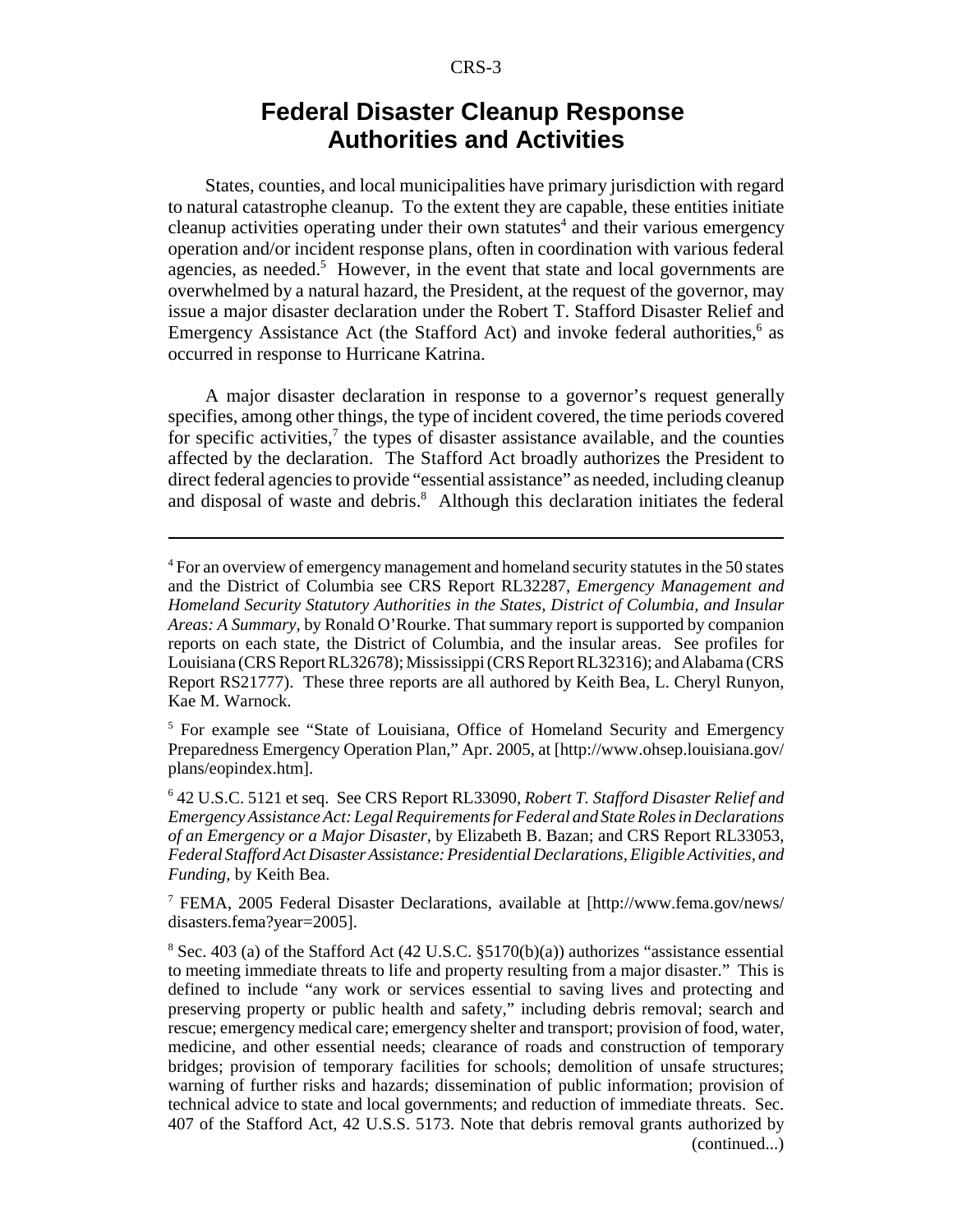response coordination and support activities, state and local governments maintain primary jurisdiction, particularly with regard to cleanup.

The following section briefly describes the Stafford Act, the December 2004 National Response Plan (NRP),<sup>9</sup> and presidential directives that provide general authority and direction to federal agencies responding to incidents of national significance. For a complete listing of statutory, Homeland Security Presidential Directives (HSPDs), and other authorities for agency actions in response to an incident of national significance, see Appendix 3 of the National Response Plan.

#### **General Disaster Management Authorities**

The Stafford Act authorizes the President "to establish a program of disaster preparedness that utilizes services of all appropriate agencies," ... "direct any Federal agency, with or without reimbursement, to utilize its authorities and the resources granted to it under Federal law (including personnel, equipment, supplies, facilities, and managerial, technical, and advisory services) in support of State and local assistance efforts;" coordinate provision of "technical and advisory assistance" to states and communities; and assist in distributing supplies and emergency assistance.<sup>10</sup> Congress appropriates money to the Disaster Relief Fund (DRF) to ensure that such federal assistance is available to help individuals and communities stricken by severe disasters.<sup>11</sup> Presidents have delegated responsibility for administering the major provisions of the Stafford Act to the Federal Emergency Management Agency (FEMA) through executive orders since  $1979$ <sup>12</sup>

The Homeland Security Act created the Department of Homeland Security (DHS) and incorporated FEMA within the new department. Section 502(6) of the Homeland Security Act directs the DHS Under Secretary of Emergency Preparedness and Response to consolidate federal emergency response plans into "a single, coordinated national response plan." FEMA coordinates disaster assistance provided by 27 federal agencies as outlined in the NRP. The NRP establishes a comprehensive all-hazards approach to federal interventions, and a framework to coordinate activities of the federal government with those of state, local, and tribal governments

<sup>8</sup> (...continued)

Section 407 are provided to states and are separate from the Category A debris removal "Public Assistance" authorized by Section 403.

<sup>&</sup>lt;sup>9</sup> Section 502(6) of the Homeland Security Act of 2002 (P.L. 107-296). The current NRP was finalized in December 2004 and may be viewed or downloaded from [http://www.dhs.gov/interweb/assetlibrary/NRP\_FullText.pdf].

 $10$  42 U.S.C. §§ 5131, 5170(a).

 $11$  Funds appropriated to the DRF remain available until expended. Supplemental appropriations acts generally are required to meet the urgent needs of particularly catastrophic disasters, as has been the case with Hurricane Katrina.

<sup>&</sup>lt;sup>12</sup> Primarily President Jimmy Carter, "Federal Emergency Management" (E.O. 12148, July 20, 1979), as amended, and President George W. Bush, "Amendment of Executive Orders, and Other Actions, in Connection with the Transfer of Certain Functions to the Secretary of Homeland Security (E.O. 13286, Sec. 52, Feb. 28, 2003).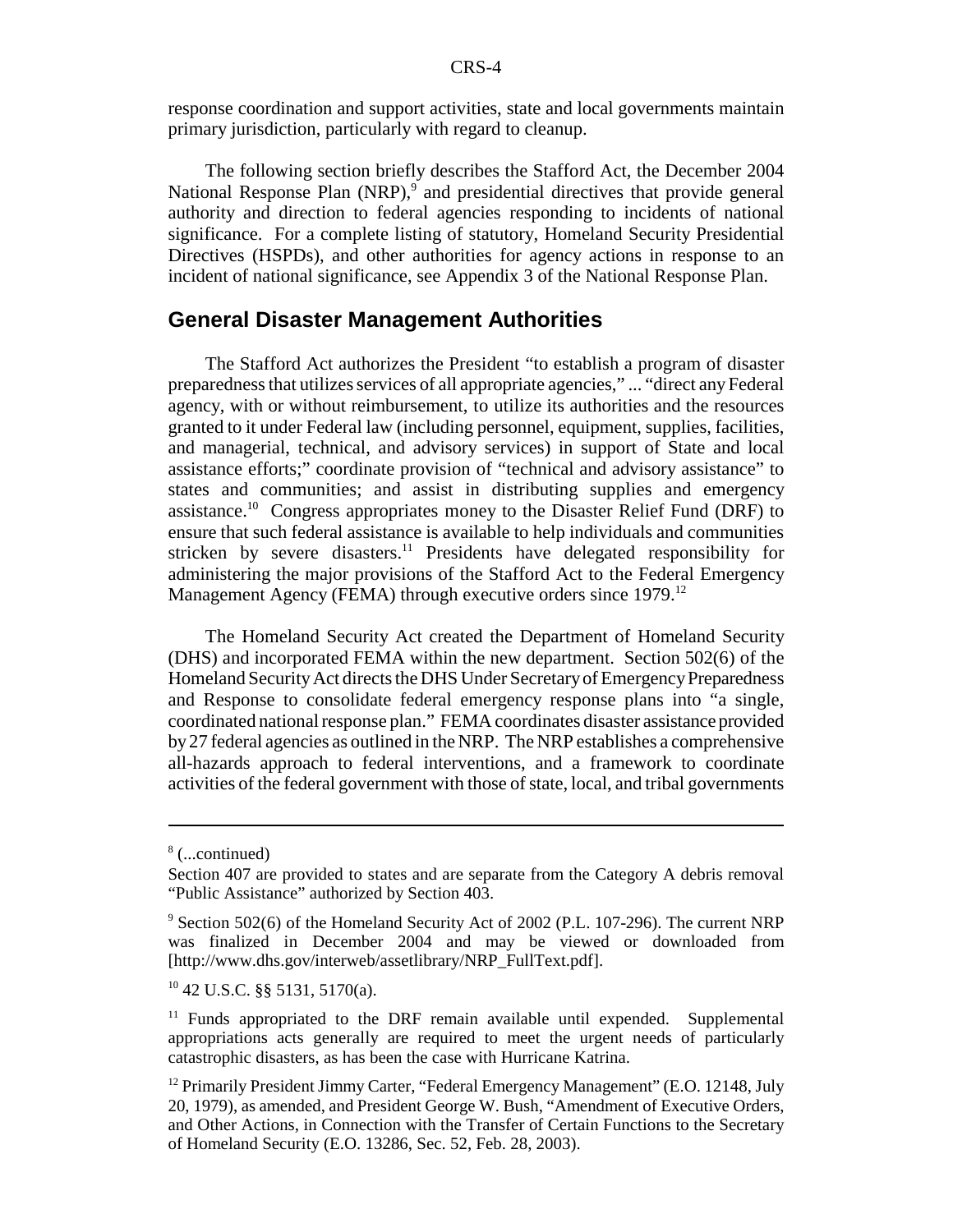and the private sector. The plan establishes the coordinating structures, processes, and protocols required to integrate the specific statutory and policy authorities of various federal departments and agencies. As with the Stafford Act, the President has designated FEMA as the implementing agency for the NRP. While the NRP is the core plan for managing domestic incidents and coordinating federal actions, other supplemental agency and interagency plans provide details on authorities, response protocols, and technical guidance for responding to and managing specific contingency situations (such as hazardous materials spills, wildfires, etc.).<sup>13</sup>

The NRP is organized functionally by 15 Emergency Support Functions (ESFs). Under these ESFs, federal departments and agencies (and the American Red  $Cross<sup>14</sup>$ ) are grouped according to their capabilities and assigned various tasks. Each ESF has a designated coordinator, primary agency(ies), and a number of support agencies, which together are responsible for planning, supporting, providing resources, implementing programs, and providing emergency services related to their respective tasks to state, local, and tribal governments. When the President declares a major disaster or emergency, DHS/FEMA "activates" and assigns missions to relevant ESFs as deemed necessary.

The ESFs primarily addressing cleanup activities are ESF #3-*Public Works and Engineering*, and ESF #10-*Oil and Hazardous Materials Response*. 15 The primary focus of ESF #3 is infrastructure protection and emergency repair, infrastructure restoration, engineering services, construction management, and critical infrastructure liaison. The U.S. Army Corps of Engineers (the Corps) is designated the coordinator of ESF #3 missions and shares with FEMA the responsibilities of being a primary agency. The primary focus of ESF #10 is oil and hazardous materials (chemical, biological, radiological, etc.) response and environmental safety, and short- and long-term cleanup. EPA is the designated coordinator, as well as a designated primary agency for ESF #10. The U.S. Coast Guard (the Coast Guard) is the other primary agency responsible for ESF #10 missions. ESF #8-*Public Health and Medical Services Annex*, also includes certain activities related to cleanup in coordination with ESF #3 and ESF #10.<sup>16</sup> ESF #8 is coordinated by the Secretary of

<sup>&</sup>lt;sup>13</sup> NRP, 2004, p. 16, [http://www.dhs.gov/interweb/assetlibrary/NRP\_FullText.pdf]. See CRS Report RL32803, *The National Preparedness System: Issues in the 109th Congress*, by Keith Bea.

<sup>&</sup>lt;sup>14</sup> Congressional Charter of 1905, 36 U.S.C. §§ 300101-300111 (2002), mandates that the American Red Cross maintain a system of domestic and international disaster relief. Under the NRP, the American Red Cross functions as an Emergency Support Function (ESF) primary organization in coordinating the use of mass care resources in a presidentially declared disaster or emergency (ESF #6).

<sup>&</sup>lt;sup>15</sup> See the Emergency Support Function (ESF) Annexes to the National Response Plan at [http://www.dhs.gov/interweb/assetlibrary/NRP\_FullText.pdf].

<sup>&</sup>lt;sup>16</sup> "HHS, in coordination with ESF #3 and ESF #10 as appropriate, may task its components, and request assistance from other ESF #8 organizations as appropriate, to assist in assessing potable water, wastewater, solid waste disposal issues, and other environmental health issues; conducting field investigations, including collection and laboratory analysis of relevant samples; providing water purification and wastewater/solid waste disposal (continued...)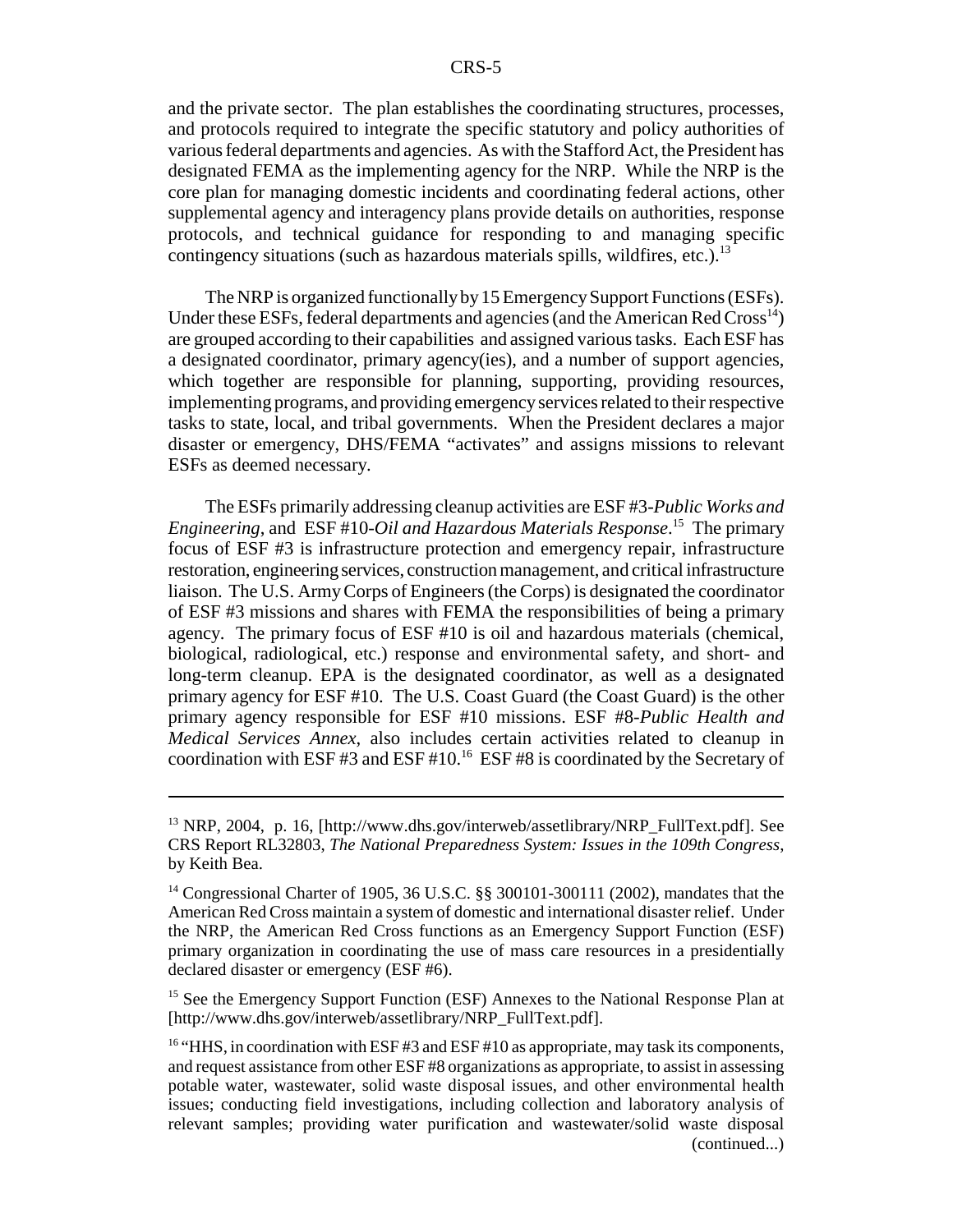the Department of Health and Human Services (HHS), principally through the Assistant Secretary for Public Health and Emergency Preparedness (ASPHEP).

Following Hurricane Katrina, multiagency task forces of environmental response experts, including representatives from virtually all federal agencies, were deployed throughout the Gulf region. In addition to those agencies with primary or coordination responsibilities, such as the Corps, the Coast Guard, and EPA, key agencies represented include the U.S. Department of Agriculture, U.S. Fish and Wildlife Service (Department of the Interior), Centers for Disease Control and Prevention (CDC) (Department of Health and Human Services), and National Oceanic and Atmospheric Administration (Department of Commerce). These and other federal agencies have been working in cooperation with Louisiana, Alabama, Mississippi and Florida municipalities and state agencies, to address countless cleanup issues. **Table 1** in **Appendix 1** briefly outlines roles and activities that federal agencies often undertake related to disaster cleanup under the NRP.

Several Homeland Security Presidential Directives (HSPDs) also shape the federal cleanup role after natural catastrophes such as Hurricane Katrina, including HSPD-5 (Management of Domestic Incidents) and HSPD-8 (National Preparedness).<sup>17</sup> Generally, these directives have been issued to clarify responsibilities of various governmental agencies when a catastrophe occurs. Executive orders and presidential directives do not alter statutory authority.

Cleanup activities undertaken by federal agencies, and state and local governments or contractors under their jurisdiction, generally must comply with federal laws, including environmental laws, as well as state and local statutes and ordinances. Individual statutes offer varying flexibility by authorizing enforcement discretion. Temporary or emergency exemptions or waivers under certain statutes allow limited relief from certain requirements. For a more detailed discussion see CRS Report RL33107, *Emergency Waiver of EPA Regulations: Authorities and Legislative Proposals in the Aftermath of Hurricane Katrina*, by James E. McCarthy and Claudia Copeland; and CRS Report RL33104, *NEPA and Hurricane Response, Recovery, and Rebuilding Efforts*, by Linda Luther.

The remainder of this report provides an overview of some of the elements of immediate and intermediate disaster cleanup, including roles of primary federal agencies and references to relevant statutes and other authorities.

 $16$  (...continued)

equipment and supplies; and providing technical assistance and consultation on potable water and wastewater/solid waste disposal issues," Dec. 2004 NRP, Annex, p. ESF #8-6. [http://www.dhs.gov/interweb/assetlibrary/NRP\_FullText.pdf].

<sup>&</sup>lt;sup>17</sup> The Department of Homeland Security has these directives on its website at [http://www.dhs.gov/dhspublic/display?content=4331] and [http://www.whitehouse.gov/ news/releases/2003/12/text/20031217-6.html].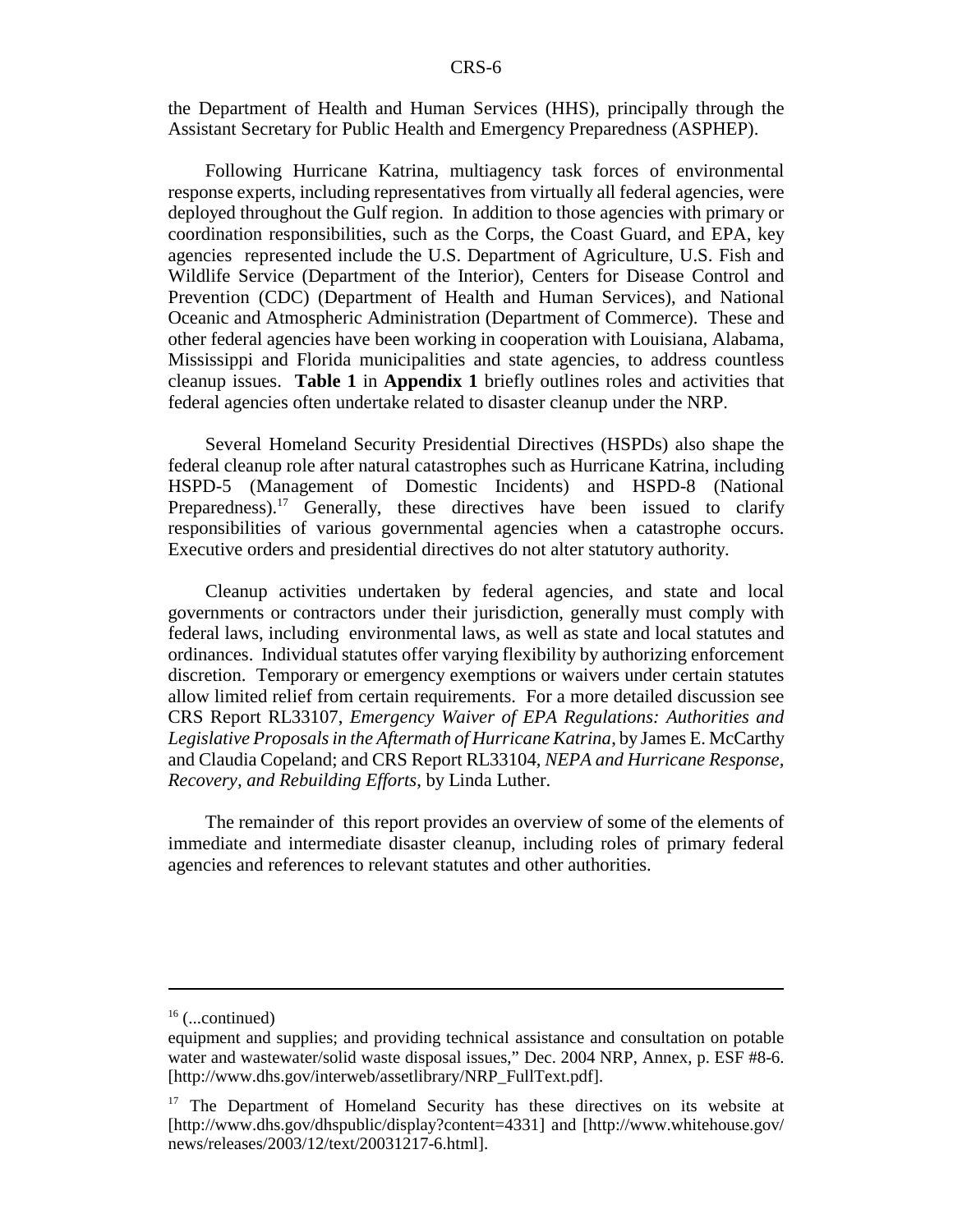## **Disaster Cleanup Response and Waste Management Tasks**

#### **Debris Management**

Disaster debris is a highly visible reminder of the scope of a disaster, and debris management accounts for as much as 40% of all disaster-related costs.<sup>18</sup> The level of destruction to homes, businesses, industries (e.g., oil refining and chemical manufacturing), public utilities and structures, and vegetation after Hurricane Katrina is unprecedented in the United States. Proper management of this disaster debris continues to be an important step in protecting public health and safety and the environment, and in recovery and rebuilding efforts in affected areas.

**The Volume and Type of Disaster Debris.** The greatest debris-generating natural disaster to occur in the United States before Hurricane Katrina was in 1992, when Hurricane Andrew generated 43 million cubic yards (CY) of debris in Florida's Metro-Dade County.<sup>19</sup> When the entire debris removal process is complete, disaster debris generated as a result of Hurricane Katrina will be more than twice that amount. The Corps estimates that debris for Louisiana alone is 46 million CY. This estimate does not include the construction and demolition debris that will be generated when the demolition of private properties begins (estimated at 12.5 million CY) or the nearly 650,000 "white goods" (e.g., refrigerators, freezers) collected in the state. Approximately 70% of the debris in Louisiana, not including demolition debris in New Orleans, has been collected to date. Debris in Mississippi is estimated to be approximately 46 million CY (approximately 90% of which has been collected). Debris in Alabama was approximately 2 million CY (collection there is complete).

The primary types of disaster debris being removed in the wake of Hurricane Katrina fall into the following categories:

- Municipal solid waste general household trash.
- Construction and demolition  $(C&D)$  debris building materials (which may include asbestos-containing materials), drywall, lumber, carpet, furniture, mattresses, plumbing.
- Vegetative debris trees, branches, shrubs, and logs.
- Household hazardous waste oil, pesticides, paints, cleaning agents.
- White goods refrigerators, freezers, washers, dryers, stoves, water heaters, dishwashers, air conditioners.
- Electronic waste computers, televisions, printers, stereos, DVD players, telephones.

<sup>&</sup>lt;sup>18</sup> "Disaster Debris Planning," materials presented by FEMA at EPA's Aug. 2003 "RCRA National Meeting," see [http://www.epa.gov/epaoswer/osw/meeting/pdf02/ward.pdf].

<sup>19</sup> U.S. Environmental Protection Agency, *Planning for Disaster Debris*, available online at [http://www.epa.gov/epaoswer/non-hw/muncpl/disaster/disaster.htm].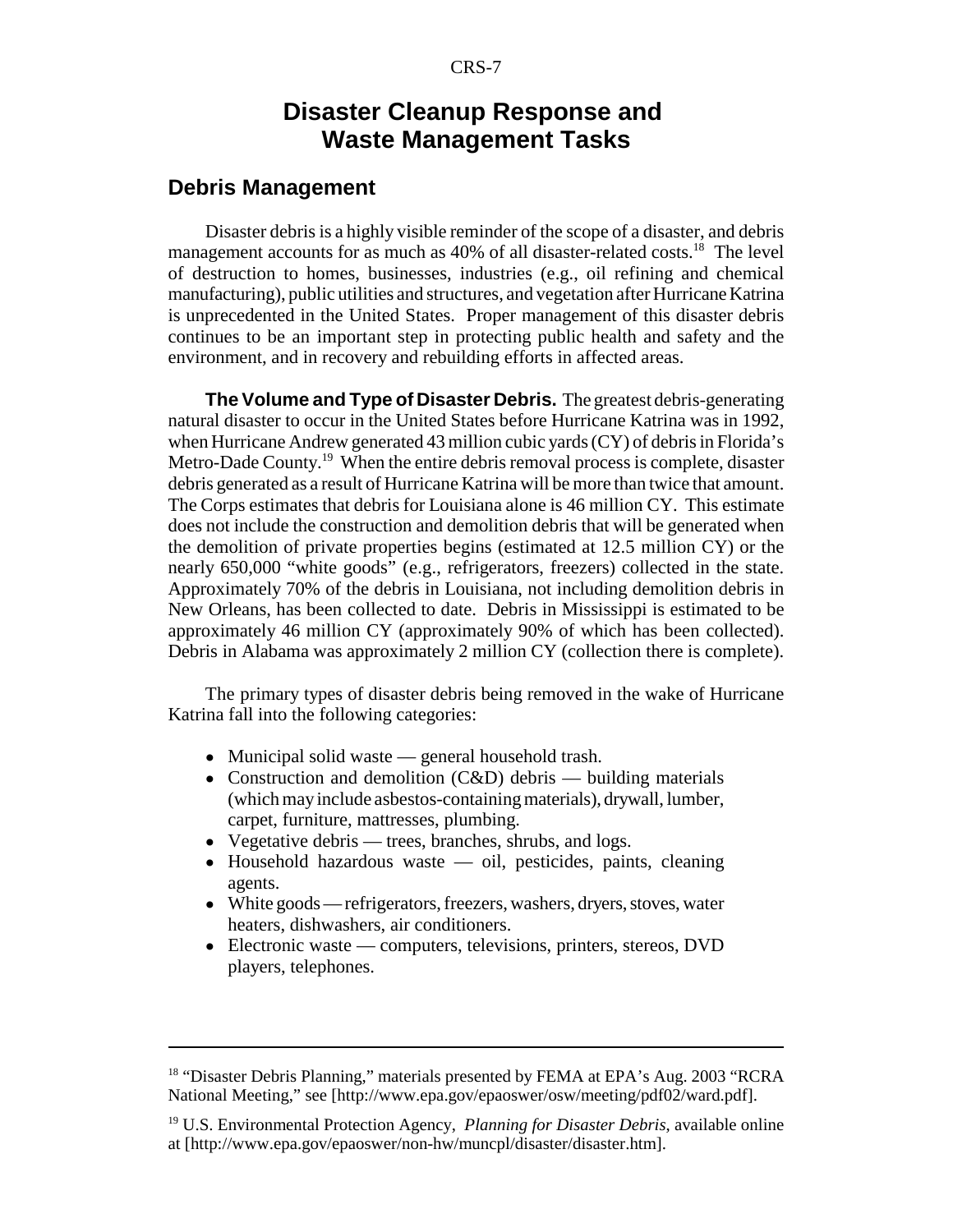Initially, debris activities primarily involved removal from public land or rights of way (such as roads or canals). Most ongoing debris removal activities involve waste on private property. In such cases, the removal process generally entails collecting waste that has been left at the curbside of a private property,<sup>20</sup> hauling the waste to a staging area to segregate materials (when the different types of waste are not separated by the individual leaving it curbside), and hauling the waste to a landfill, reclamation facility (i.e., a site where it will be recycled or reused in some manner), or burning site.<sup>21</sup> Debris is currently being separated with metals recycled; white goods and electronic wastes having hazardous components removed, then recycled; clean vegetative debris mulched and used for landfill cover in most areas, and some vegetative debris burned; and construction and demolition debris going to approved landfills. Of the debris collected so far in all areas, no comprehensive data are available delineating the percentage of debris that has been landfilled, burned, or reclaimed.

Besides the tremendous volume of debris, another complicating factor in the debris removal process has been the scope of Katrina's destruction. Most natural disasters in the United States have involved destruction over a relatively small area (e.g., 500 square miles for Hurricane Andrew). Typically, residents evacuate the area during an emergency and return afterward to assist with the cleanup (e.g., remove debris from their property and leave it for curbside pickup). The declared disaster area for Hurricane Katrina covered 90,000 square miles and included a major metropolitan area (New Orleans) and the entire coast of Mississippi. The destruction to homes and infrastructure was so great that many residents have been unable to return, meaning that a substantial amount of debris on private property has yet to be removed.

**Laws Governing Debris Removal.** Most of the debris generated as a result of Hurricane Katrina must be managed in accordance with certain provisions of the federal Resource Conservation and Recovery Act  $(RCRA)^{22}$  and the Clean Air Act.<sup>23</sup> RCRA applies to the management of solid and hazardous waste. Solid waste is defined broadly under the law as "any garbage, refuse ... and other discarded

<sup>&</sup>lt;sup>20</sup> Waste collectors/haulers are prohibited by law from entering private property to remove debris unless that debris poses an imminent threat to public health or safety. For more information, see FEMA press release "Mississippi Debris Cleanup Continues At 100 Percent Federal Funding," Mar. 14, 2006, Release Number: 1604-285, available online at [http://www.fema.gov/news/newsrelease.fema?id=24218].

<sup>&</sup>lt;sup>21</sup> Most states, including Alabama, Mississippi, and Louisiana, prohibit open burning as a means of waste disposal. That prohibition does not apply to disposal of debris from emergency cleanup operations. In the past, debris from major disasters was most often buried or burned in the community (much of the Katrina-generated debris that was handled in the immediate aftermath of the hurricane was burned). Burning is a limited option, however, since only "clean" (i.e., uncontaminated) debris can be burned. Also, citizens do not want to inhale the smoke from open burning. Further, even if the smoke from burning operations is controlled, it is not an option for waste containing hazardous constituents (e.g., contaminated structures and their contents in New Orleans or asbestos-containing wastes).

 $22$  42 U.S.C. § 6901-6991k.

 $23$  42 U.S.C. § 7401-7671.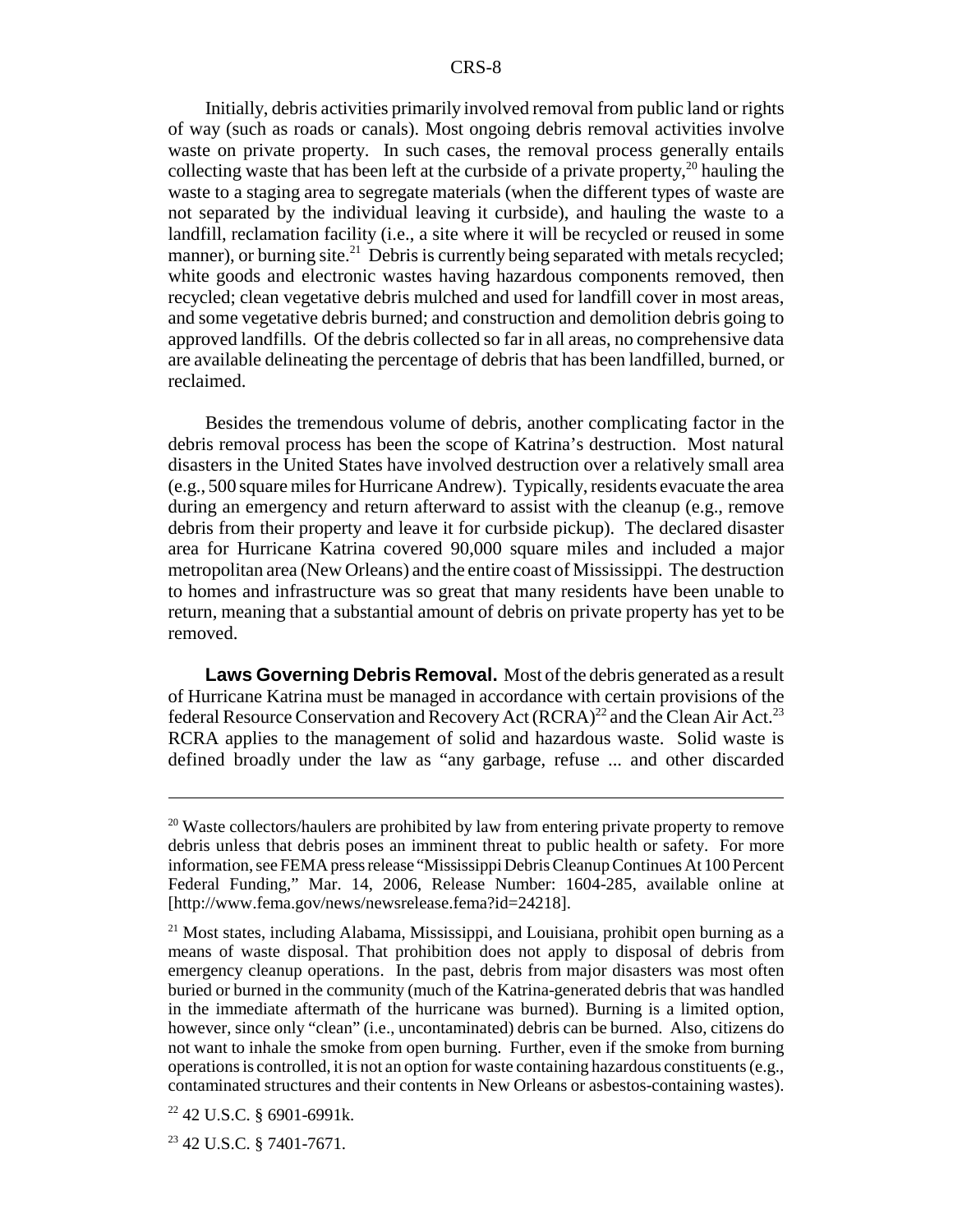material." Hazardous waste, a subset of solid waste, is defined as a solid waste that is either specifically listed in regulations or meets specific criteria that make it toxic, ignitable (i.e., burns readily), corrosive, or reactive (e.g., explosive). Solid wastes that are not reused or recycled are generally sent to state-permitted landfills; hazardous wastes are required to be sent to specially constructed hazardous waste landfills. Louisiana, Mississippi, and Alabama are authorized by EPA to implement RCRA's provisions.

RCRA requires states to adopt and implement permit programs to ensure that landfills in their states comply with relevant federal standards. In addition to disposal requirements, RCRA authorizes states implementing their own RCRA programs to set environmental standards applicable to municipal solid waste landfills that are at least as stringent or more than federal requirements. The law requires EPA to determine whether state permit programs are adequate to ensure compliance.<sup>24</sup>

With regard to the Clean Air Act, Section 112 of the law requires the establishment of national emissions standards for hazardous air pollutants (NESHAP), including asbestos. Individual states and the Corps, in coordination with EPA, must manage asbestos-containing debris in compliance with the asbestos NESHAP when removing and disposing of asbestos during building destruction and renovation.25 Both Mississippi and Louisiana have authority for their asbestos programs and have published protocols for complying with their own stateimplemented version of the asbestos NESHAP.<sup>26</sup> EPA is working closely with them and is providing debris management guidance to ensure minimization of exposures while expediting cleanup. For example, EPA has advised states to make efforts to segregate asbestos and certain other types of waste for proper disposal in landfills prior to burning the debris. $27$ 

 $24$  An issue related to landfill permitting that has generated some controversy in Louisiana has been the reopening of the previously closed Old Gentilly Landfill. This report does not address issues associated with the reopening of the Gentilly Landfill. For background, current information, and a discussion of issues associated with the Old Gentilly Landfill, see the Louisiana DEQ website [http://www.deq.louisiana.gov/portal/Default.aspx?tabid=2403]. In particular, see the memorandum from George Pavlou, Senior Federal Official, New Orleans Field Office, EPA to John Connolly, Infrastructure Branch Chief, FEMA, regarding "Potential Federal CERCLA Liability for use of the Gentilly Landfill for debris operations from Hurricane Katrina, FEMA-1603-DR-LA, ESF #10 Task Order," Nov. 11, 2005.

<sup>25 40</sup> CFR §§61.140-61.160.

<sup>&</sup>lt;sup>26</sup> See Mississippi Department of Environmental Quality (DEQ) "Policy for Handling Demolitions of Structures to Address Potential Asbestos," Jan. 3, 2006; Louisiana Department of Environmental Quality, "LDEQ Protocol to Comply with the LESHAP Regulations," Mar. 16, 2006 available online at [http://www.deq.louisiana.gov/ portal/Default.aspx?tabid=2251]; and the Feb. 24, 2006, letter from Granta Nakayama, EPA Assistant Administrator, Office of Enforcement and Compliance, to Mike McDaniel, Secretary, Louisiana Department of Environmental Quality specifying EPA's agreement with the Department of Environmental Quality with regard to "Asbestos Issues in Hurricane-affected Areas," available online at [http://www.deq.louisiana.gov/portal/].

<sup>27</sup> U.S. EPA, Hurricane Katrina Response, Frequent questions, "Asbestos," available online (continued...)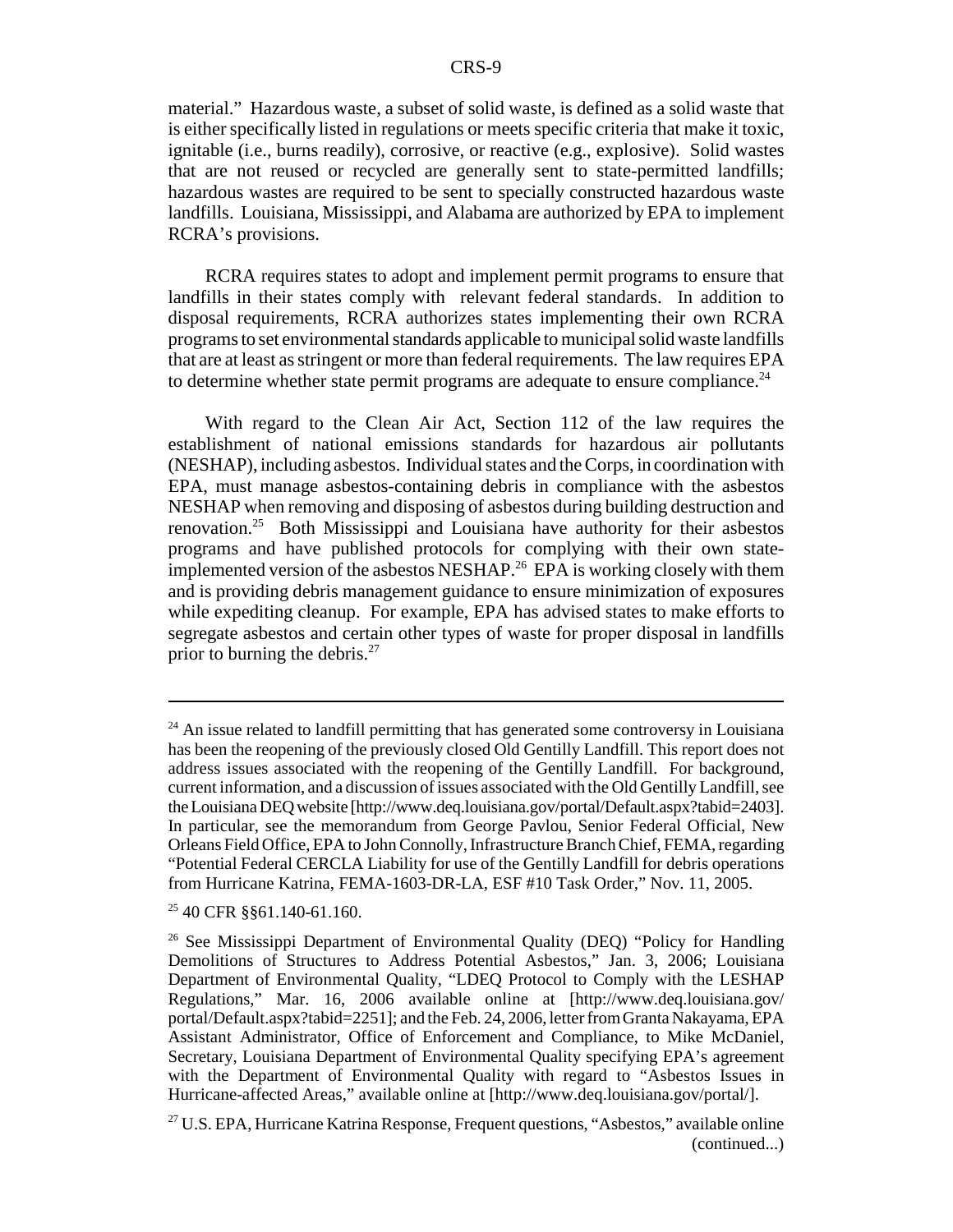Mississippi and Louisiana had disaster debris management plans that were updated after Hurricane Katrina to reflect requirements applicable to the disaster.<sup>28</sup> Among other criteria, those plans delineate the types of disaster debris to be handled under the specified emergency conditions and existing laws that apply to the handling and disposal of different types of waste (i.e., hazardous waste, nonhazardous waste, asbestos-containing materials). The plans also specify requirements regarding the selection of debris storage and staging sites and waste handling methods (e.g., chipping/grinding, burning, or landfilling) for certain types of waste.

**Debris Removal Responsibilities.** Debris removal may be done entirely by the local government, and reimbursed by FEMA, or it may be entirely the mission of the Corps. The Stafford Act authorizes debris removal by federal agencies from publicly owned and privately owned (under certain conditions) lands and water when state and local governments are overwhelmed and request assistance, as was the case following Katrina. Debris management by the Corps falls under ESF #3, Public Works and Engineering, under the NRP. The Corps is tasked with managing, monitoring, and providing technical assistance in the clearance, removal, and disposal of debris and the clearing of ground and water routes into the affected areas. The actual collection and disposal of debris is done by contractors. FEMA plans to reimburse local governments 100% of the cost of debris removal on public and private property, in counties that are eligible for assistance, until June 30, 2006.<sup>29</sup>

There are many physical risks for workers in the recovery and rebuilding efforts in disaster areas. These include exposure to toxic materials, infectious agents, and mold; structural instability; falls; and the dangers of using equipment in unfamiliar situations or with inadequate training, including heavy equipment, chain saws, and generators.30 EPA, CDC, and OSHA continue to advise state and local governments and cleanup workers on proper health and safety measures when entering structures and handling commingled debris.

 $27$  (...continued)

at [http://www.epa.gov/katrina/faqs.htm].

<sup>&</sup>lt;sup>28</sup> See Louisiana Department of Environmental Quality, Hurricane Katrina Debris Management Plan, revised Oct. 14, 2005, available online at [http://www.deq.louisiana.gov/ portal/Default.aspx?tabid=2245]; and Mississippi Department of Environmental Quality, Emergency Order 5062 05, Sept. 13, 2005, regarding Solid Waste Management, Hazardous Waste Management, and Asbestos, at [http://www.deq.state.ms.us/MDEQ.nsf/pdf/Main\_ MDEQEmergencyOrderNO.506205/\$File/EmergencyOrder506205.pdf?OpenElement].

<sup>29 71</sup> *Fed. Reg*. 2261, FEMA Notice: "Louisiana; Amendment No. 10 to Notice of a Major Disaster Declaration," Jan. 13, 2006; 71 *Fed. Reg.* 13861, FEMA Notice: "Mississippi; Amendment No. 13 to Notice of a Major Disaster Declaration," Mar. 17, 2006.

<sup>&</sup>lt;sup>30</sup> Detailed information on these hazards and protective measures are posted on several government websites: Occupational Safety and Health Administration (OSHA) at [http://www.osha.gov/OshDoc/hurricaneRecovery.html]; National Institute on Occupational Safety and Health (NIOSH) at [http://www.cdc.gov/niosh/topics/flood]; and Centers for Disease Control at [http://www.bt.cdc.gov/disasters/hurricanes/index.asp].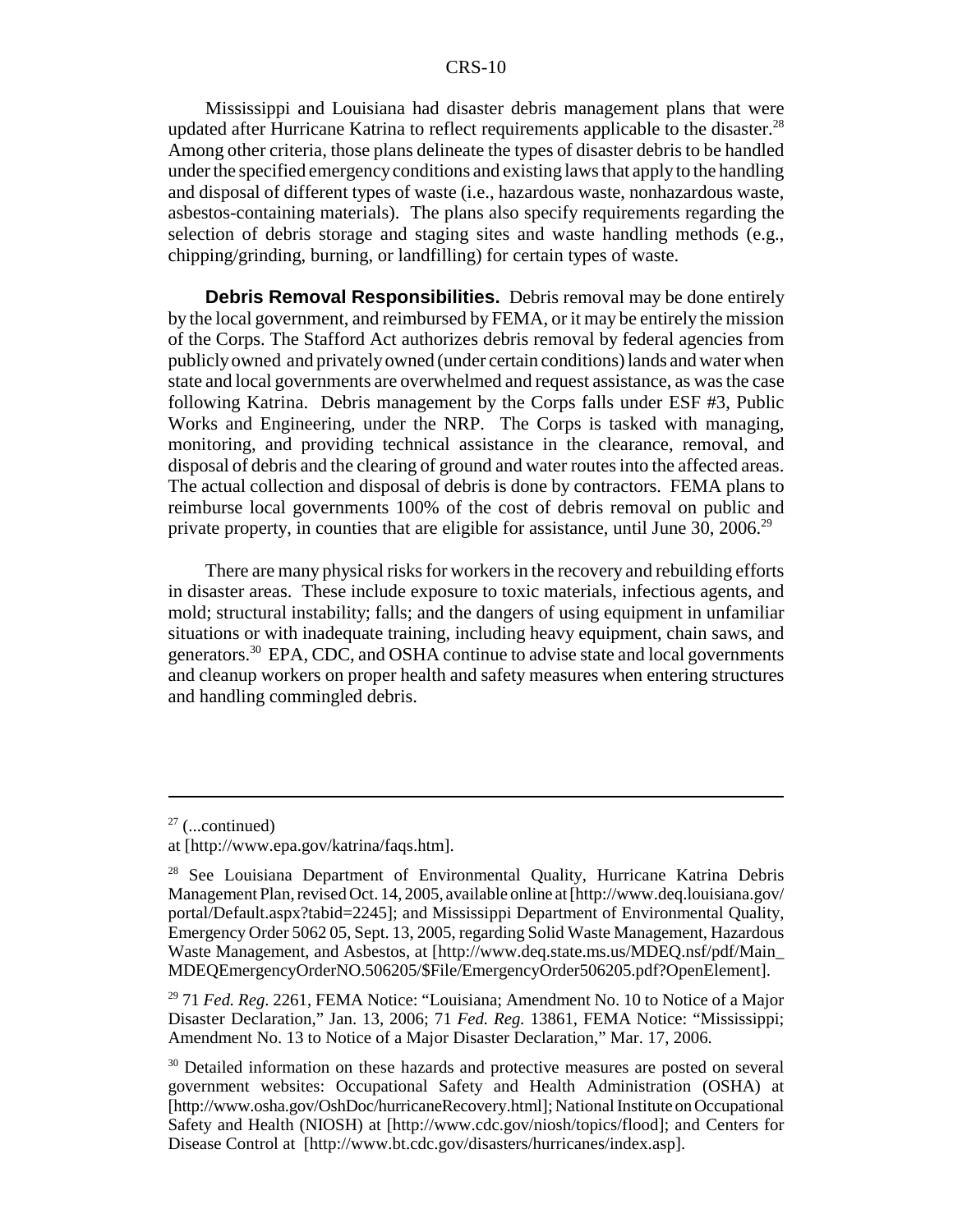#### **Releases of Oil and Hazardous Substances**

The oil and chemical manufacturing industries have a significant presence in the Gulf region, particularly in Louisiana. As Hurricane Katrina approached the Gulf states, authorities expressed concern, anticipating an unprecedented level of oil and hazardous substance contamination, especially in and around New Orleans. In addition to the logistical challenge of managing a large volume of releases, unlike more common wastestreams (e.g., solid waste, debris), oil and hazardous substances require special handling and disposal techniques in order to reduce risks to public health and the environment.

Congress has provided response and cleanup authorities for oil and hazardous substances primarily in two environmental statutes. Section 311 of the Clean Water Act  $(CWA)^{31}$  provides authority to EPA and the Coast Guard to respond to oil and hazardous substance discharges that occur within U.S. navigable waters. Section 104 of the Comprehensive Environmental Response, Compensation, and Liability Act (CERCLA or Superfund)<sup>32</sup> authorizes the President to respond directly to  $(1)$  releases or threatened releases of hazardous substances and (2) pollutants or contaminants that may endanger public health or the environment. CERCLA also authorizes EPA to conduct long-term, remedial work at sites on the National Priorities List (NPL).

The government's response to oil and hazardous substance releases generally is governed by the National Contingency Plan  $(NCP)$ .<sup>33</sup> EPA leads the response to spills on land and in inland waters, whereas the Coast Guard leads the response to spills into coastal waters of the United States. If the President declares a major disaster or emergency and FEMA activates ESF #10 (as occurred after Hurricane Katrina), the National Response Plan (NRP) becomes the government response protocol. In such a situation, the NCP continues to operate but is placed within the broader NRP coordination structure.

Pursuant to the NCP, an EPA On-Scene Coordinator (OSC) is the predesignated federal official and exclusive manager for responses to releases of oil and hazardous substances. The OSC has the responsibility for ensuring an immediate and effective response to a discharge or release. The OSC makes early (and subsequent) judgments about the extent of the incident, what resources will be required, and which scientific advisory teams will be needed. A major duty of the OSC is to coordinate with state and local organizations at the site, who may have been the first responders. In response to Hurricane Katrina, many of EPA's 250 OSCs nationwide were sent to the affected region.

<sup>&</sup>lt;sup>31</sup> Section 311 of the Federal Water Pollution Control Act, as amended (commonly termed the Clean Water Act), 33 U.S.C. §1321.

<sup>32 42</sup> U.S.C. § 9601-9675

<sup>&</sup>lt;sup>33</sup> The National Oil and Hazardous Substances Pollution Contingency Plan (or NCP) established by the CWA and amended by CERCLA, is codified in 40 CFR Part 300.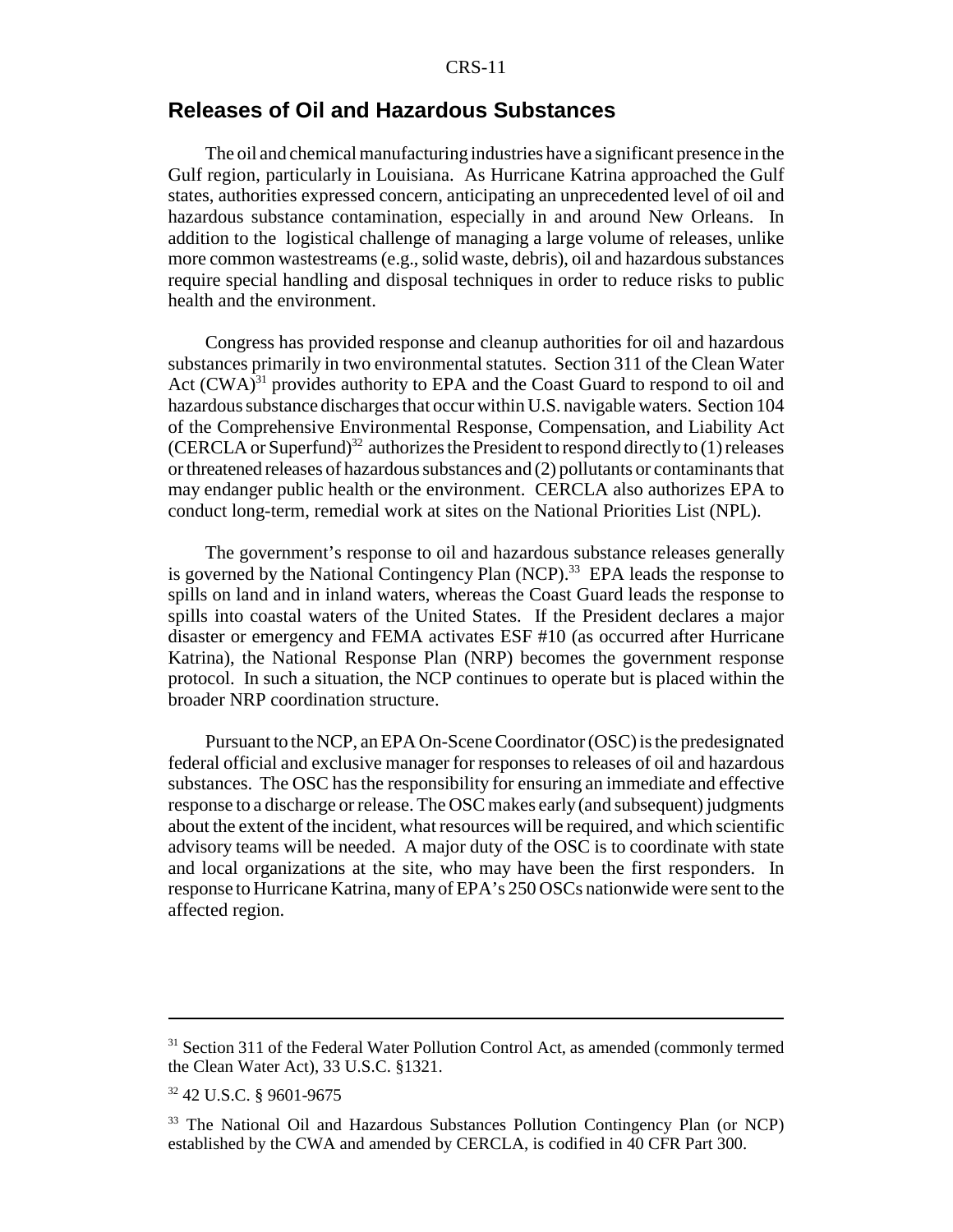**Oil Releases.** The Coast Guard reported<sup>34</sup> that it responded to 6 major, 3 medium, and 132 minor oil spills in southern Louisiana alone,  $35\overline{5}$  where approximately 8 million gallons of oil were released from above-ground storage tank facilities. To put this amount in perspective, the 1989 *Exxon Valdez* spill was around 11 million gallons. The first of the major oil spills was cleaned up in early November 2005. Of the 8 million gallons spilled, the Coast Guard reported that by December 8, 2005, approximately:

- 3.8 million gallons were recovered;
- 4 million gallons had evaporated or naturally dispersed;
- 130,000 gallons were contained (e.g., afloat and surrounded by booms); and
- $\bullet$  4,000 gallons were burned.<sup>36</sup>

This total reported by the Coast Guard does not take into account gasoline from gas stations and the estimated hundreds of thousands of flooded cars in the New Orleans area. The joint CDC/EPA taskforce report (issued September 17, 2005) noted that underground storage tanks of gasoline pose a potential threat of "unknown proportions."37

One of the largest and most publicized spills occurred at Murphy Oil refinery in St. Bernard Parish, Louisiana. Flood waters from Hurricane Katrina damaged a 10 million gallon oil storage tank, spilling just over 1 million gallons of crude oil. The released oil affected more than 1,800 homes in an adjacent residential community, as well as canals in the area. EPA and the Coast Guard have divided cleanup responsibility. EPA reports that more than 750,000 gallons (approximately 75%) of the oil has been recovered.38

EPA is working with the Louisiana Department of Environmental Quality (LDEQ) to oversee Murphy's sampling and cleanup activity. Murphy has collected 7,230 sediment samples from 4,271 properties. Murphy's most recent assessment indicates that 92% of the indoor samples and 97% of the outdoor samples are below LDEO's Risk Evaluation/Corrective Action (RECAP) screening standards for soil.<sup>39</sup> According to EPA, the RECAP screening standards are intended to be protective levels based on long-term (i.e., 30-year) exposures in a residential setting. EPA will continue to oversee Murphy's sampling efforts to ensure that the RECAP standards

<sup>34</sup> U.S. Coast Guard. Personal communication, Mar. 21, 2006.

<sup>&</sup>lt;sup>35</sup> Per Coast Guard definitions, in coastal areas, a major spill is over 100,000 gallons, medium is between 10,000-100,000 gallons, and minor is less than 10,000 gallons.

<sup>36</sup> U.S. Coast Guard. Personal communication, Mar. 21, 2006.

<sup>&</sup>lt;sup>37</sup> EPA/CDC Joint Taskforce, p. 7 and 24 of the assessment, available online at [http://www.epa.gov/katrina/reports/envneeds\_hab\_assessment.pdf].

<sup>38</sup> U.S. EPA, Murphy Oil Spill Information, available online at [http://www.epa.gov/ katrina/testresults/murphy/index.html].

<sup>&</sup>lt;sup>39</sup> U.S. EPA Region VI. Personal communication, Mar. 22, 2006.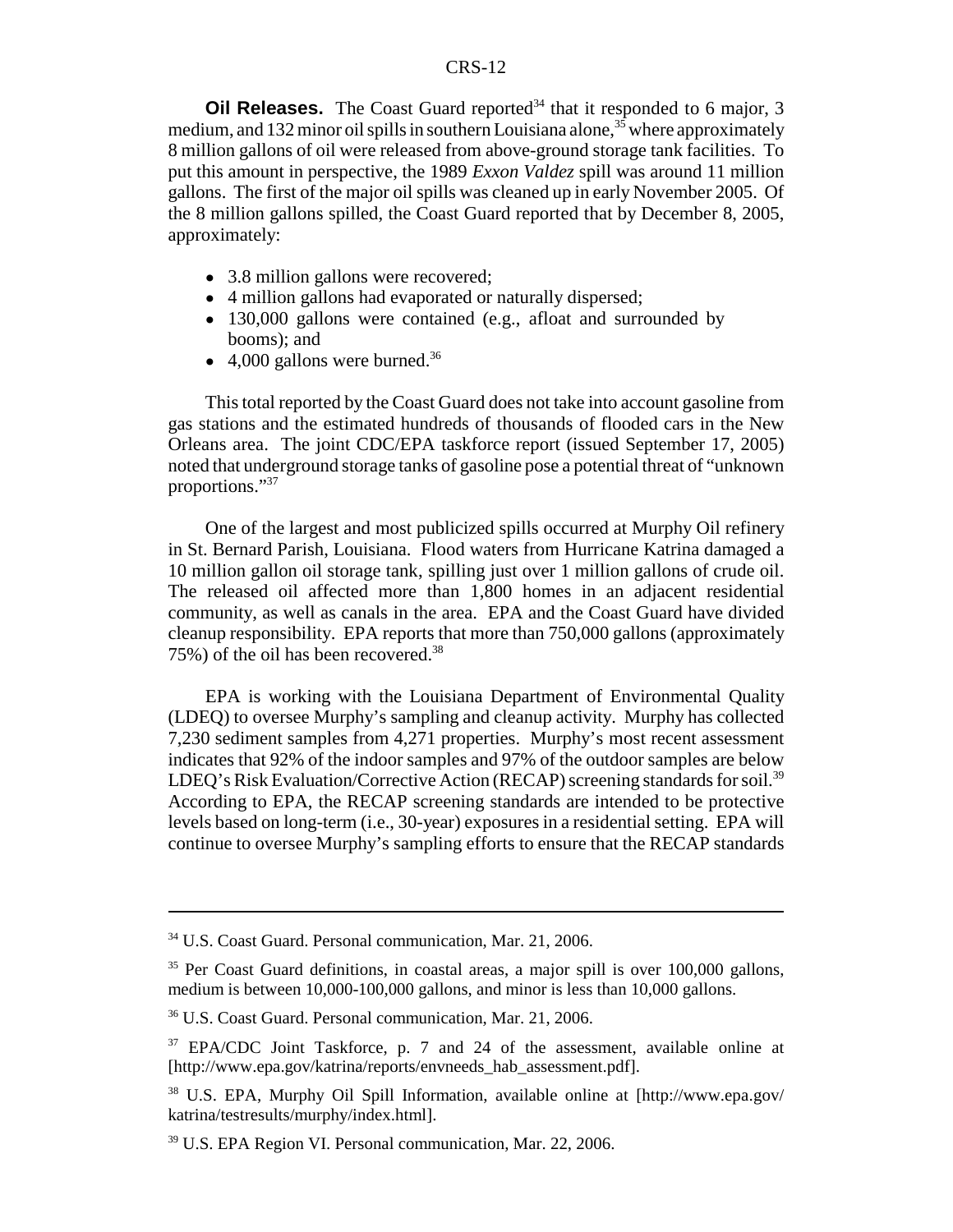are met.40 The Natural Resources Defense Council (NRDC), an environmental interest group, has been critical of EPA's presentation of the sampling results.<sup>41</sup> (See the "Sediment Contamination" section for more discussion of this issue.)

**Hazardous Substance Releases.** Hurricane Katrina led to numerous releases — both large and small — of hazardous substances. EPA Region IV reported that emergency response personnel have conducted more than 5,237 incident responses in Mississippi and Alabama (Louisiana is located EPA Region VI).<sup>42</sup> An incident response can involve investigation of reports from the National Response Center (NRC), $43$  contacting facilities, and reporting hazardous material debris while conducting land or water assessment in the affected areas.

In the New Orleans area, there is the added element that household hazardous materials have been soaking in contaminated waters. As of February 16, 2006, cleanup teams have collected more than 2 million hazardous material containers in southern Louisiana. Most were from flood-damaged households and were relatively small: several ounces to less than 55 gallons. In addition, recovery groups have gathered approximately:

- $\bullet$  31,000 drums (55 gallons or more),
- $\bullet$  29,000 propane tanks,
- 36,000 cylinders, and
- 4,700 large containers.

EPA estimated that these storage devices contained hundreds or even thousands of gallons of hazardous materials.44

The Gulf Coast region contains a large concentration of industrial operations, including chemical manufacturing. Authorities were concerned that the hurricane and related flooding may have caused releases of hazardous substances at these types of facilities. In coordination with the Mississippi Department of Environmental Quality, EPA Region IV analyzed soil and sediment samples at certain facilities in

<sup>40</sup> U.S. EPA Region VI, Murphy Oil Spill Fact sheet available online at [http://www.epa.gov /region6/katrina/pdfs/murphy\_oil\_fctsht\_2\_2006.pdf].

<sup>41</sup> NRDC, Contaminants in New Orleans Sediment: An Analysis of EPA Data, Feb. 2006, available online at [http://www.nrdc.org/health/effects/katrinadata/sedimentepa.pdf].

<sup>42</sup> U.S. EPA Region IV. Personal communication, Mar. 22, 2006.

<sup>&</sup>lt;sup>43</sup> The NRC is the federal communications center staffed by the Coast Guard, which receives all reports of releases involving hazardous substances and oil that trigger the federal notification requirements under several laws. Reports to the NRC activate the National Contingency Plan and the federal government's response capabilities, available online at [http://www.nrc.uscg.mil/nrcback.html].

<sup>44</sup> U.S. EPA. "Two Million Hazardous Material Containers Collected in Southern Louisiana." Feb. 16, 2006, News Release. Available online at [http://www.epa.gov/ katrina/newsroom/].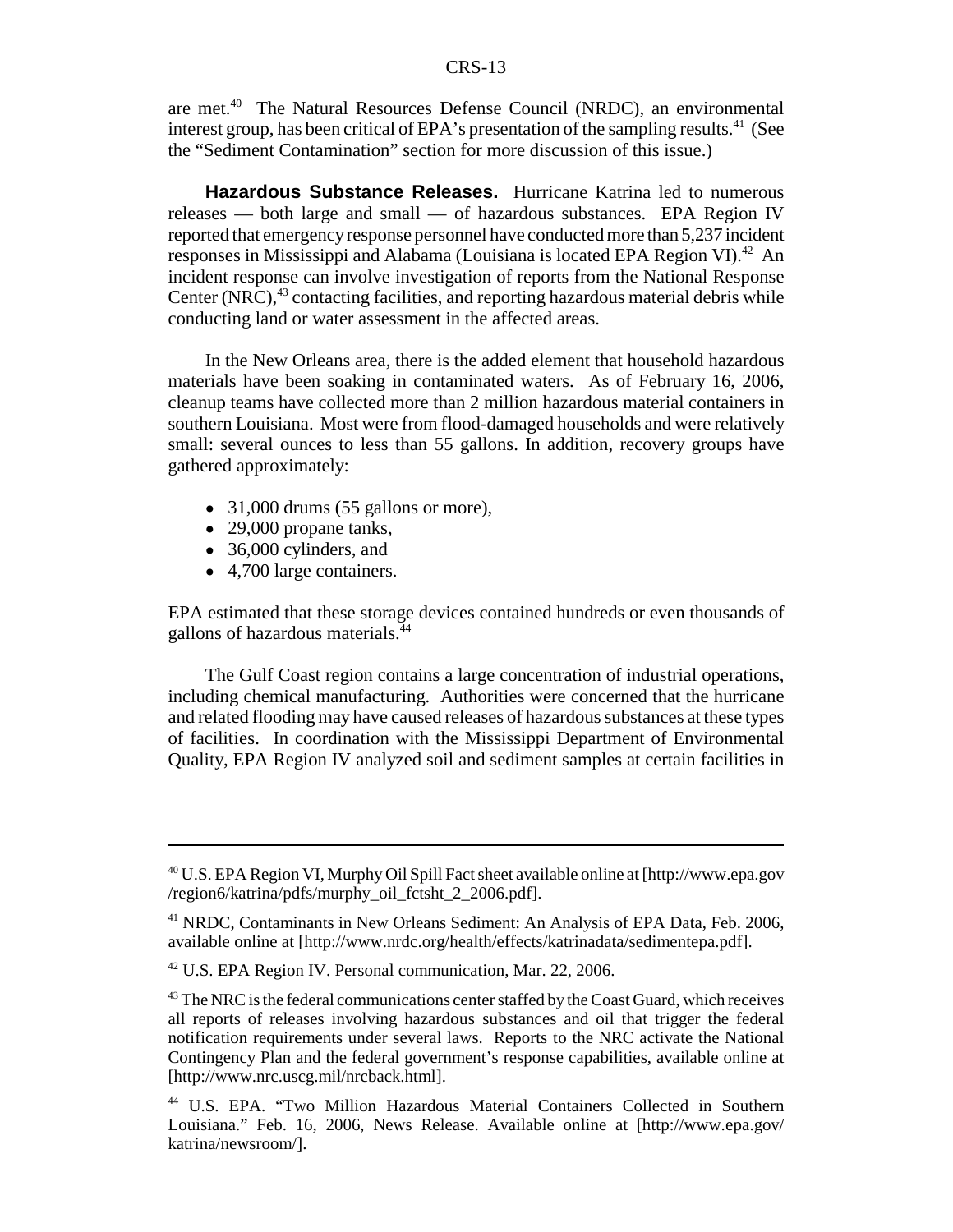the storm surge impact zone.<sup>45</sup> EPA concluded, based on test results, that none of the sites were affected by Hurricane Katrina.<sup>46</sup>

All oil and hazardous substance releases throughout the Hurricane Katrina area have not been determined or assessed. EPA expects that "it will take some time before we know the full extent of the impacts of oil spills resulting from Hurricane Katrina."<sup>47</sup> T he CDC/EPA joint taskforce report stated that the potential for toxic chemical exposure of returning residents is highly uncertain.<sup>48</sup>

### **Previously Contaminated Sites (Superfund)**

As Hurricane Katrina approached, authorities worried about severe weather impacts to the locations that were contaminated prior to Hurricane Katrina. Of particular concern were the sites currently on (or recently removed from) the Superfund National Priorities List (NPL), EPA's list of the most contaminated sites in the United States. There are 15 NPL sites in the Katrina-affected area of Louisiana (including five in New Orleans), six in Alabama, and three in Mississippi.49

<sup>&</sup>lt;sup>45</sup> EPA focused on facilities subject to Risk Management Plans, Tier II reporting, and Toxic Inventory Release reporting requirements.

<sup>46</sup> U.S. EPA, Region IV Hazardous Site Investigations, available online at [http://www.epa.gov/katrina/testresults/r4hazsites.html#1]. EPA's website does not report analogous information for Region VI.

<sup>47</sup> U.S. EPA, Frequent Questions, available online at [http://www.epa.gov/katrina/faqs.htm].

<sup>48</sup> Joint Taskforce, p. 38. Available from the EPA website at [http://www.epa.gov/katrina/ reports/envneeds\_hab\_assessment.html].

<sup>49</sup> U.S. EPA, Summary of Assessments at Superfund National Priority List Sites, available online at [http://www.epa.gov/katrina/superfund.html].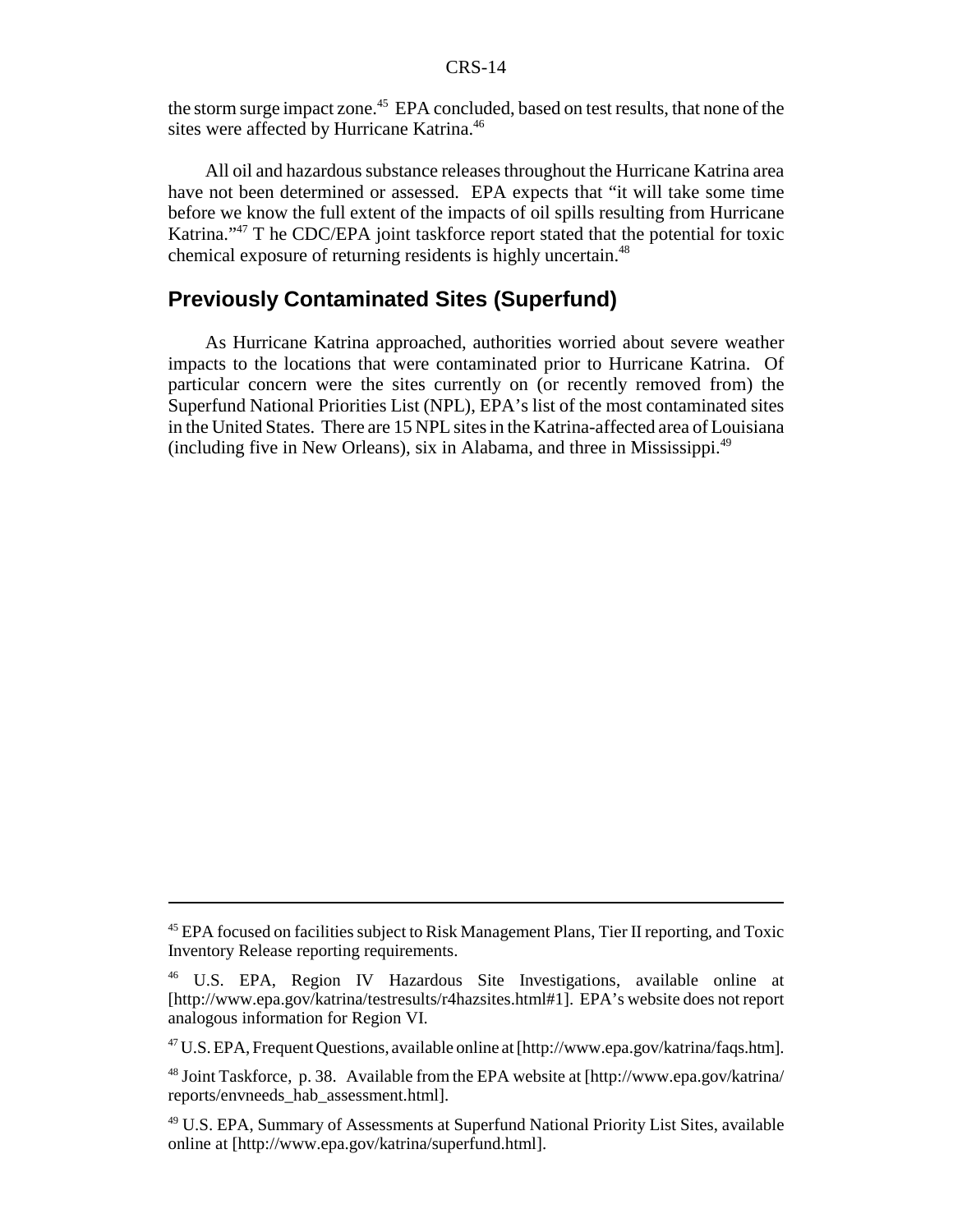#### **Figure 1. U.S. Environmental Protection Agency Superfund National Priority List (NPL) Sites in Areas Affected by Hurricane Katrina: Alabama, Louisiana, and Mississippi**



Source: National Priority List Superfund Sites in Impacted Areas for Hurricane Katrina as of 9/27/05. U.S. Environmental Protection Agency.

EPA reported that all NPL sites had initial assessments and that samples were collected at each facility. Sampling results for all of the sites are available on EPA's website [http://www.epa.gov/katrina/testresults/index.html#Superfund]. EPA concluded that many of the sites were not compromised by the hurricane. However, sampling findings at several sites in Louisiana continue to cause public concern. For example:

- Delatte Metals, Tangipahoa Parish, LA Sampling from one monitoring well collected in October 2005 indicated that the concentrations of four metals (arsenic, lead, manganese, and nickel) have increased above the levels reported in May 2005.
- PAB Oil, Abbeville, LA Groundwater samples taken in October 2005 indicated that concentrations of arsenic and chromium exceeded applicable drinking water standards.
- Bayou Bonfouca, Slidell, LA Three substances (naphthalene, fluorine, and acenaphthene) were detected through groundwater sampling in October 2005. Although their concentrations did not exceed screening levels for tap water, their detection raises questions regarding migration of hazardous constituents.
- Central Wood Preserving, East Felicia Parish, LA EPA does not believe that the site was affected by the hurricanes. However, EPA reported that soil sampling results from the southern half of the site exceeded the site's action level for arsenic and are inconsistent with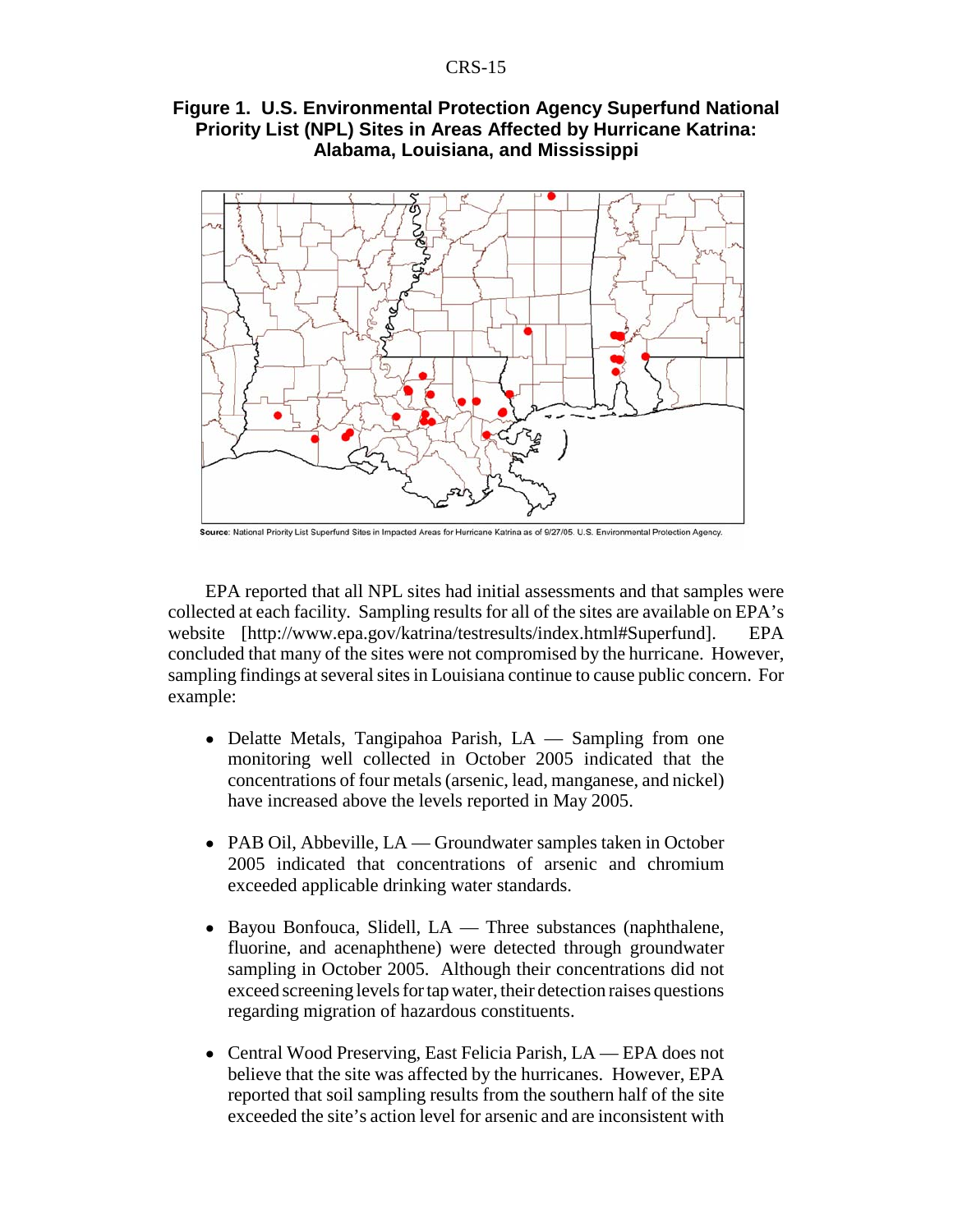the sampling conducted before the hurricanes. This inconsistency raises questions regarding potential hurricane effects.

• The Agriculture Street Landfill, Orleans Parish, LA — This landfill was submerged under three feet of water and is located in an area that was extensively damaged. Officials were concerned the landfill liner had been compromised. October 2005 sampling indicates that initial contaminants of concern (e.g., lead) remain below the site's cleanup levels. However, sediments deposited from flooding show levels of benzo(a)pyrene that exceed LDEQ standards.

EPA will continue to monitor these sites to determine if future action is necessary. As with the oil sampling, environmental interest groups have criticized EPA's analysis and presentation of its Superfund site sampling data as inadequate.<sup>50</sup> The extent of the potential contamination from these sites will not be known until sampling is complete and the results fully evaluated, a process likely to continue for some time.

#### **Contaminated Floodwaters in New Orleans**

Outside of Louisiana, large highly urbanized or industrialized areas did not remain flooded for an extended period after Hurricane Katrina passed. In Mississippi and Alabama, the primary damage resulted from the storm surge, high winds, and rainfall accompanying the hurricane.

In New Orleans, however, floodwaters breached the city's existing system of levees and floodwalls that is designed to provide a certain level of protection from storms and intense precipitation. Because flooded portions of the city are below sea level and have little natural drainage, the first task there was to remove the trapped water, estimated by the Corps to have been 114 billion gallons at the maximum,  $51$ through intentional levee breaks and the existing complementary system of pumps and canals. (For additional information, see CRS Report RL33188, *Protecting New Orleans: From Hurricane Barriers to Floodwalls*, by Nicole Carter.) While the surge of storm water from Hurricane Katrina that engulfed the city was not contaminated initially, it became so when the trapped water mixed with human and animal sewage, decaying bodies, oil and gas from ruptured tanks and pipes, and myriad chemicals that leached from damaged properties and vehicles. Managing the floodwaters raised several issues, including how to control immediate public health and environmental impacts due to direct exposure to the water. Longer-term, the massive flooding raised many additional concerns, such as how to identify and manage releases of toxic chemicals into the water and deposition into the muck and sediment that remain after the water receded, and how to assess and manage the impacts of discharging the floodwaters into Lake Pontchartrain (discussed below).

<sup>50</sup> Natural Resources Defense Council (NRDC), "Contaminants in New Orleans Sediment, An Analysis of EPA Data," Feb. 2006. Available online at [http://www.nrdc.org/ health/effects/katrinadata/sedimentepa.pdf].

<sup>&</sup>lt;sup>51</sup> Stacey Brown, U.S. Army Corps of Engineers. Personal communication, Sept. 14, 2005.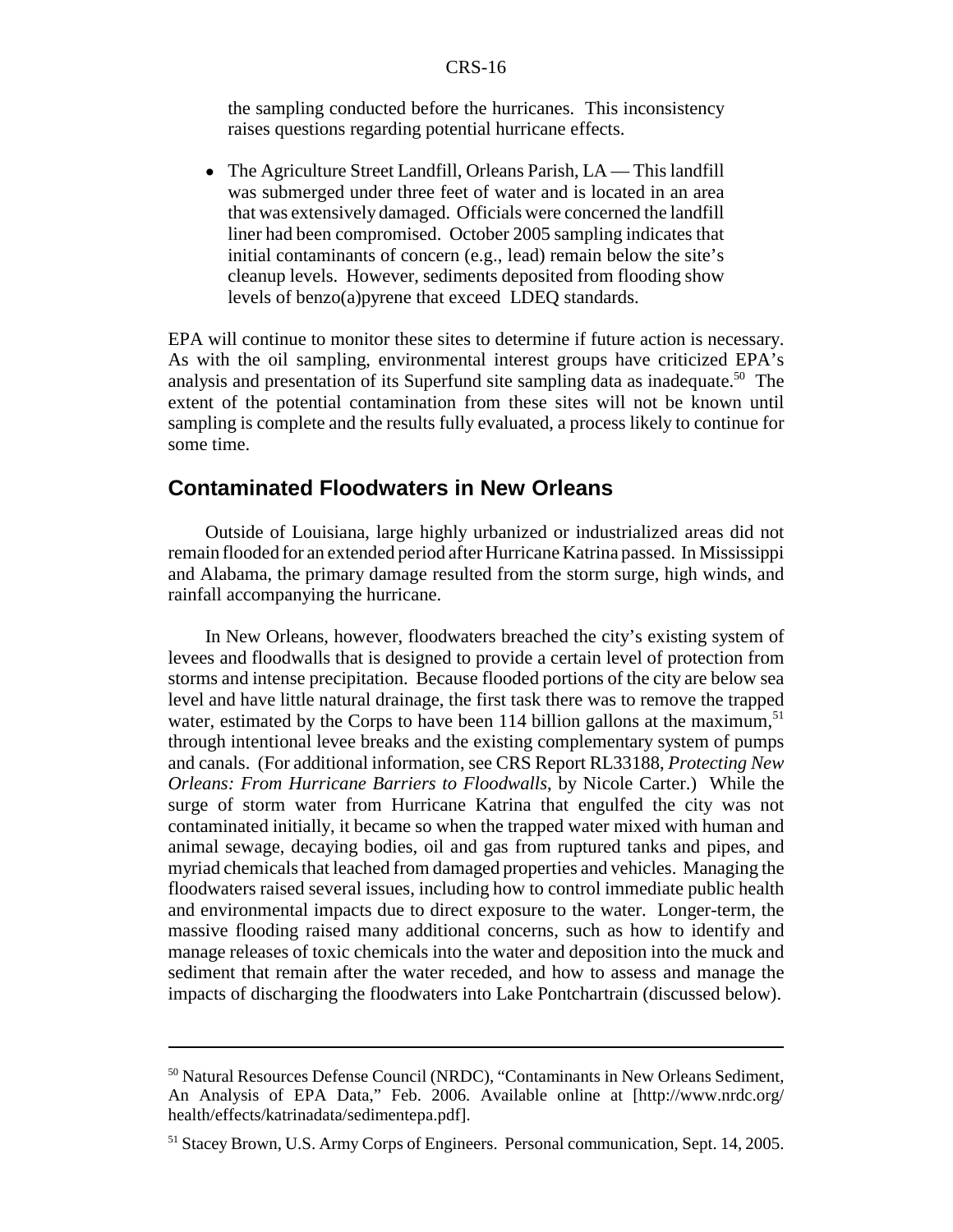As mentioned above, the National Contingency Plan, prescribed under both the Clean Water Act (33 U.S.C. §§1251-1387) and CERCLA (Superfund; 42 U.S.C. §§9601-9675), gives EPA specific responsibility to respond directly to releases or threats of releases of hazardous substances and pollutants or contaminants that may present an imminent and substantial danger to public health or welfare and to discharges of oil, all of which have been contaminating waters that flooded New Orleans. In addition, under the National Response Plan, EPA generally has the lead federal role in addressing hazardous materials and oil, and in ensuring environmental safety and short- and long-term cleanup. The Coast Guard often acts as co-lead, with responsibility for coastal incidents.

**Assessing Floodwaters.** The Army Corps of Engineers was responsible for pumping the floodwaters out of New Orleans.<sup>52</sup> As of October 11, 2005, the Corps reported that the unwatering of the New Orleans metropolitan area was completed, although some areas required additional pumping of floodwater.<sup>53</sup> The unwatering effort for Hurricane Katrina was temporarily delayed by additional floodwaters from Hurricane Rita at the end of September and reoccurrences of breaches to sections of the canal levees.

"Unwatering" New Orleans was critical to the public health response to Hurricane Katrina in order to remove water that posed a direct risk to public health and the environment, and also could provide a breeding area for vectors of illnesses such as West Nile Virus. Once the unwatering was complete, floodwater was no longer a source of contaminant exposure to persons (residents and responders) in affected areas. Biological and chemical tests of the floodwaters conducted by EPA and the Louisiana Department of Environmental Quality, beginning immediately after the hurricane, showed concentrations of fecal bacteria at least 10 times in excess of EPA's recommended levels for human contact. The initial sampling in flooded neighborhoods identified total coliforms and *E. coli* (bacteria found in high numbers in the feces of humans and other warm-blooded animals) that are indicators of potential human pathogens in the floodwaters. Because of the risk of intestinal and other illness from exposure to the contaminated water, EPA and CDC advised the public and all responders about the possible hazards of contact with floodwaters and cautioned that floodwater should not be swallowed.<sup>54</sup> Further testing continued to show greatly elevated *E. coli* levels, higher than EPA's recommended levels for contact, even several weeks after Hurricane Katrina. The level of contamination was similar to normal stormwater runoff, however.<sup>55</sup>

<sup>&</sup>lt;sup>52</sup> The Corps of Engineers' authority to unwater New Orleans derives from the Robert T. Stafford Disaster Relief and Emergency Assistance Act (42 U.S.C. §5170b) and P.L. 84-99, Flood Control and Coastal Emergencies, Section 216 (33 U.S.C. §701n).

<sup>&</sup>lt;sup>53</sup> U.S. Department of the Army, Corps of Engineers, Public Affairs Office, Press Release, Oct. 11, 2005, [http://www.mvd.usace.army.mil/hurricane/news/news\_release\_1011.pdf].

<sup>54</sup> U.S. Environmental Protection Agency, Hurricane Response: Katrina/Rita, "Test Results: Water," [http://www.epa.gov/katrina/testresults/water/index.html], visited Oct. 12, 2005.

<sup>55</sup> J.H. Pardue et al., "Chemical and Microbiological Parameters in New Orleans Floodwater Following Hurricane Katrina," *Environmental Science & Technology*, Nov. 15, 2005, (continued...)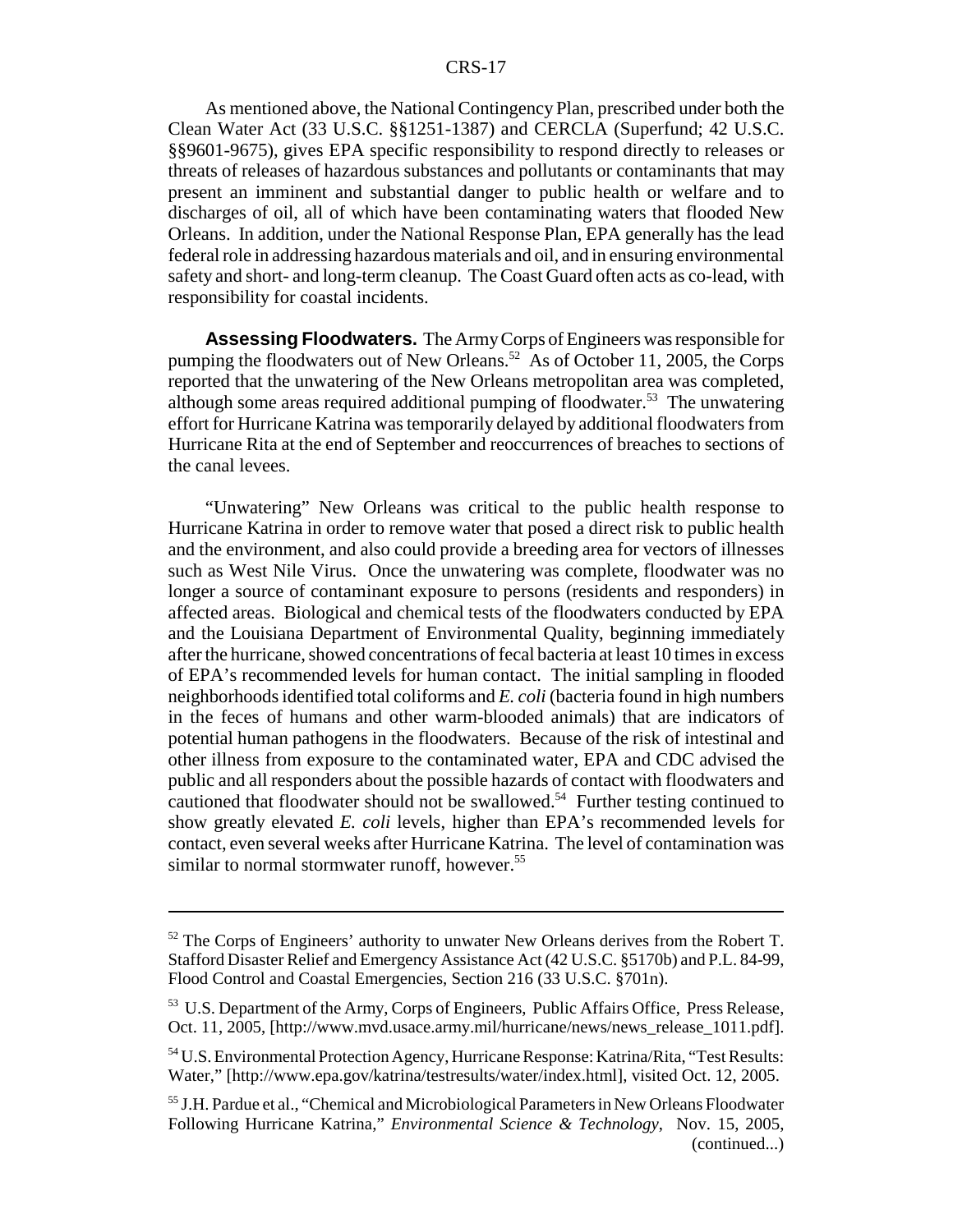In addition, EPA conducted daily sampling through mid-October to analyze floodwaters for more than 100 pollutants, including a number of volatile organic compounds (VOCs), metals, pesticides, and polychlorinated biphenyls (PCBs). The data were compared with EPA's drinking water standards and action levels or to health guidance values calculated by the Agency for Toxic Substances and Disease Registry (ATSDR, an agency of the Department of Health and Human Services<sup>56</sup>) to protect people who are exposed to those levels over a period of time longer than floodwaters persisted in New Orleans. Lead was commonly detected at levels exceeding the EPA drinking water action level. Arsenic, barium, thallium, chromium, benzene, selenium, and cadmium were detected in some samples at levels that exceeded EPA drinking water standards. Several other chemicals, such as manganese, toluene, nickel, and zinc, were detected in floodwater and compared with ATSDR health guidance values<sup>57</sup> but were determined not to be immediately hazardous to human health.

Concentrations of toxic substances found in the floodwaters were not high enough to pose a human health threat or produce overt, immediate illness, unless a great deal of floodwater were swallowed. According to EPA, "These compounds would pose a risk to children only if a child were to drink a liter of flood water a day. Long-term exposure (a year or longer) to arsenic would be required before health effects would be expected to occur."58 Nevertheless, EPA and CDC advised the public and emergency responders to avoid contact with the water, when possible.

Overall, EPA and other officials appear to believe that the floodwaters were less hazardous than some had originally feared — at least in terms of toxic chemicals whose risks are more long-term than immediate — but that high levels of bacteria did pose a significant short-term risk to public health. However, they acknowledged that the levels of contamination found are typical of urban floodwaters.

#### **Post-Katrina Environmental Sampling and Monitoring**

After the hurricanes departed and floodwaters in New Orleans receded, federal and state agencies began what are likely to be long-term efforts to assess and analyze impacts of the storms and restoration activities on the region's water, air, and land. A number of environmental sampling and monitoring projects and programs began almost immediately after the storms and are expected to continue for some time.

 $55$  (...continued)

vol. 39, no. 2, pp. 8591-8599.

<sup>&</sup>lt;sup>56</sup> ATSDR was created by Congress in 1980 to implement the health-related sections of laws that protect the public from hazardous wastes and environmental spills of hazardous substances. See [http://www.atsdr.cdc.gov/congress.html].

<sup>57</sup> ATSDR Minimum Risk Levels (MRLs) exist for some chemicals, and levels measured were compared to MRLs, when available. For hazardous substances for which there are no MRLs, ATSDR developed exposure models based on current available toxicity information.

<sup>58</sup> U.S. Environmental Protection Agency. "EPA Response Activity — September 14," [http://www.epa.gov/katrina/activities/week3.html#sep14].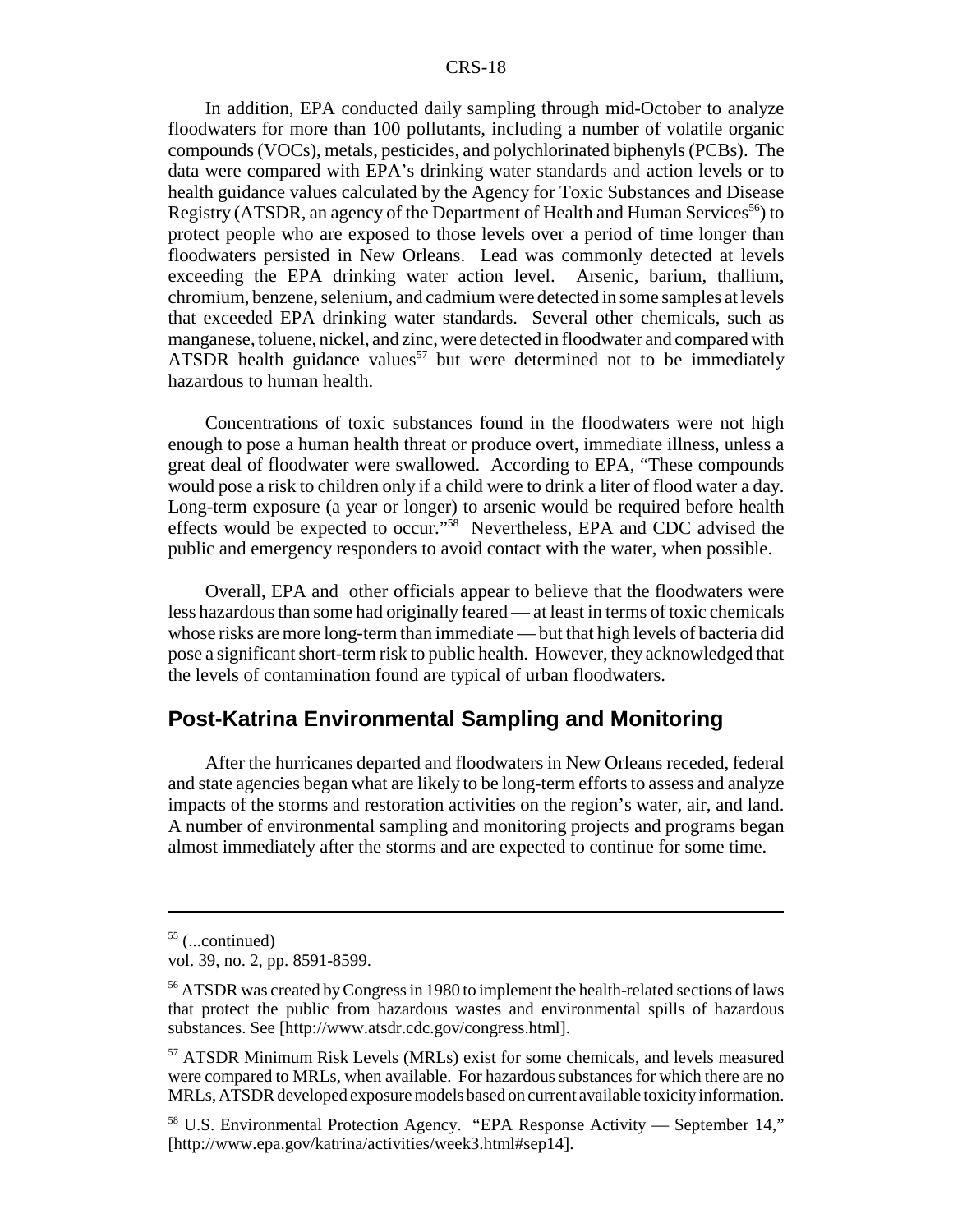**Contaminated Sediment and Structures.** As the floodwaters in New Orleans receded, some pollutants settled in a layer of sediment ranging in depth from less than an inch to several feet, complicating the cleanup. On September 10, 2005, EPA began sampling residue sediments from locations in Orleans and St. Bernard Parishes, testing for fecal coliform bacteria and about 200 chemicals. According to EPA, "sediment, for the purposes of the hurricane response sampling effort, is being defined as residuals deposited by receding flood waters which may include historical sediment from nearby water bodies, soil from yards, road and construction debris, and other material."<sup>59</sup>

Preliminary results indicated that some sediment was contaminated with bacteria and fuel oils, and human health risks could exist from contact with deposited sediment, EPA said. However, because no standards exist for determining human health risks from bacteria in soils or sediment, EPA officials could only generally recommend that contact or exposure to sediment be limited if possible.

Testing has continued in the months since the hurricanes. According to EPA, a variety of chemicals have been detected in the sediments. Those most frequently detected include some metals, petroleum hydrocarbons, and pesticides. The majority of chemicals detected were below levels of health concern and are similar to the historical levels found in the region. However, EPA also reported that there were some localized areas with levels of arsenic, polycyclic aromatic hydrocarbons (PAHs, pollutants associated with burning activities), and diesel and oil range organics that exceeded both EPA risk criteria (based on long-term, 30-year residential exposure assumptions) and Louisiana Risk Evaluation/Corrective Action Program (RECAP) criteria. State officials believe, in general, that the sediments in previously flooded areas would not be expected to cause adverse health effects, provided that people adhere to good health and safety practices. EPA and Louisiana have continued to resample a number of sites to determine next steps.<sup>60</sup>

The extent of contamination of sediments — and the potential risk posed to the public, as a result — has been the focus of many scientists' attention, and some findings have been controversial. In January, one group of researchers reported results of sediment, water, and soil samples collected in mid-September in and around New Orleans to determine immediate health hazards and serve as baseline information for follow-on studies. Concentrations of the pesticide aldrin, arsenic, lead, and seven semi-volatile organic compounds in sediments exceeded one or more EPA thresholds for human health screening levels (pertinent to chronic exposure and adverse health effects) and high priority "bright line" screening levels (which indicate prioritization of hazard cleanup in EPA Region VI). These scientists stated that the

<sup>59</sup> U.S. Environmental Protection Agency, Hurricane Response: Katrina/Rita, "Test Results: Sediment from Flood Water, Including Resampling," [http://www.epa.gov/katrina/ testresults/index.html#sediment].

<sup>60</sup> U.S. Environmental Protection Agency, Hurricane Response 2005, "Summary of Sediment Testing: Hurricanes Katrina and Rita," [http://www.epa.gov/katrina /testresults/ sediments/index.html].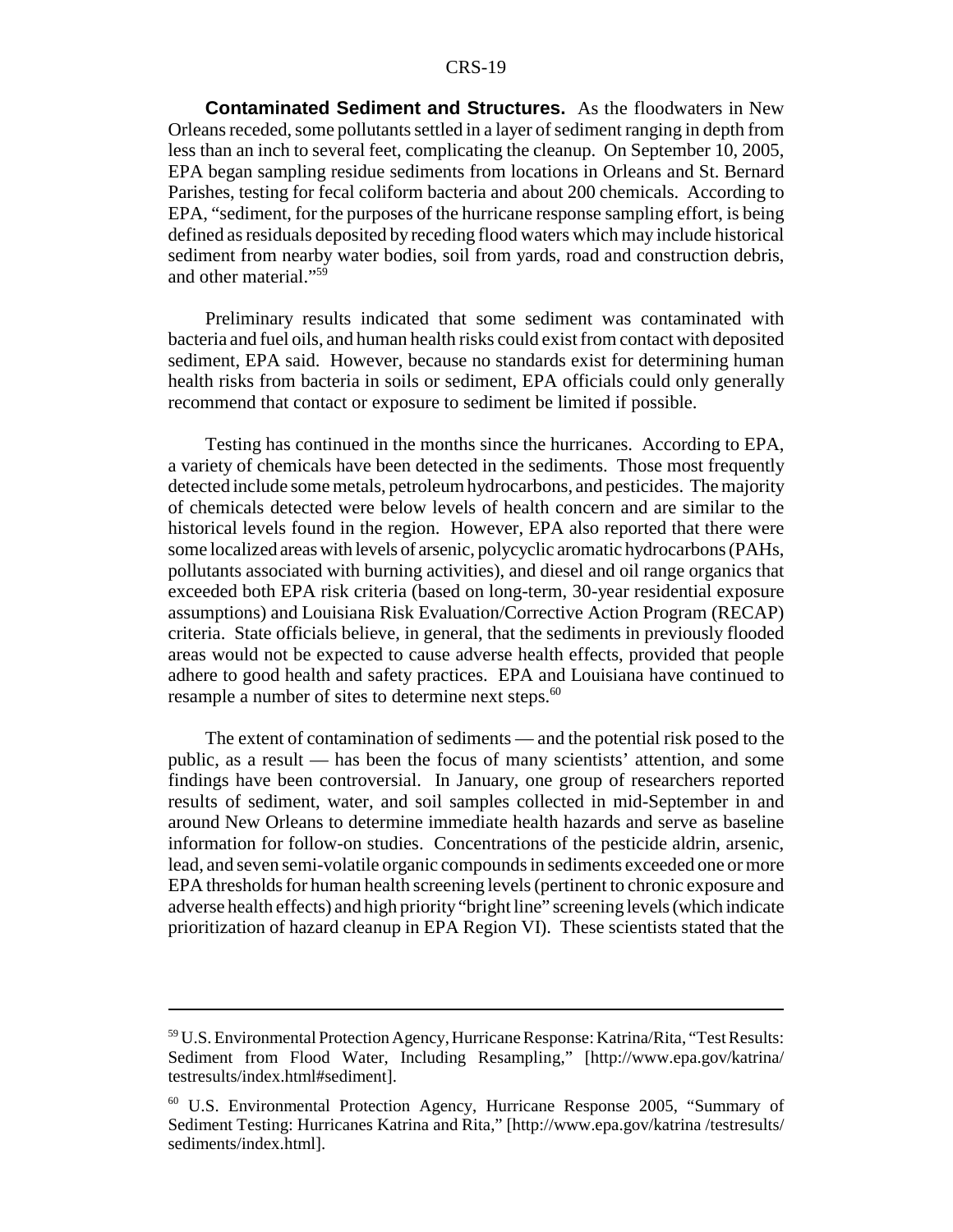high lead concentrations in post-Katrina soil samples may pose a significant health risk, particularly to children returning to highly contaminated areas.<sup>61</sup>

Interpreting the significance of these findings is complicated by the fact that at least some of the contamination existed before Katrina flooded New Orleans. In 2004, researchers analyzed nearly 5,000 soil samples from across the city and found that 40% of New Orleans soils exceed EPA's lead cleanup standard (400 parts per million/ppm), with some lead concentrations above 1,000 ppm. As a result, even before Hurricane Katrina, 20-30% of children in the inner city had blood lead levels greater than the CDC health guideline of 10 micrograms per deciliter.<sup>62</sup>

In February, a public interest group issued a report that reexamined EPA's sediment sampling data and criticized EPA for releasing the data on its website without providing any analysis. It concluded that federal and Louisiana officials are misleading New Orleans residents by saying that most of the New Orleans neighborhoods are safe, because the group's analysis of EPA's data found that

most districts in New Orleans contain concentrations of arsenic, lead, diesel fuel or cancer-causing benzo(a)pyrene above levels that would normally trigger investigation and possible soil cleanup in the state of Louisiana. Some hot spots in residential neighborhoods have levels of contamination that are ten times, or even more than a hundred times normal soil cleanup levels.<sup>63</sup>

Louisiana officials responded to the group's report by saying that it misrepresents EPA and state data by using state *screening* standards that indicate if detected concentrations in soil require further evaluation or management, and presenting them as *health-based* standards. A concentration greater than the state's screening level does not mean the levels are going to pose an unacceptable health risk, especially because health risk levels are based on assuming that individuals are continuously exposed to that concentration for a 30-year period, rather than the shorter-term generally associated with post-hurricane exposures.<sup>64</sup>

The controversy about sediment contamination highlights the difficulty that public officials face in trying to inform the public about potential risks from shortterm exposure to pollutants, when health-based standards that regulators use to establish emission controls or discharge limitations are based on risks from long-term exposure.

<sup>61</sup> Steven M. Presley et al., "Assessment of Pathogens and Toxicants in New Orleans, LA Following Hurricane Katrina," *Environmental Science & Technology*, Jan. 15, 2006, vol. 40, no. 2, pp. 468-474.

<sup>62</sup> Pelley, Janet, "Lead a Hazard in Post-Katrina Sludge," *Environmental Science & Technology*, Jan. 15, 2006. vol. 40, no. 2, pp. 414-415.

<sup>63</sup> Natural Resources Defense Council, "Contaminants in New Orleans Sediment, An Analysis of EPA Data," Feb. 2006, p. 3.

<sup>64</sup> State of Louisiana, Department of Environmental Quality, "Arsenic Sampling Results Explained," Jan. 10, 2006. See [http://deq.louisiana.gov/portal/portals/0/news/pdf/ arsenicexplainedjan10.pdf]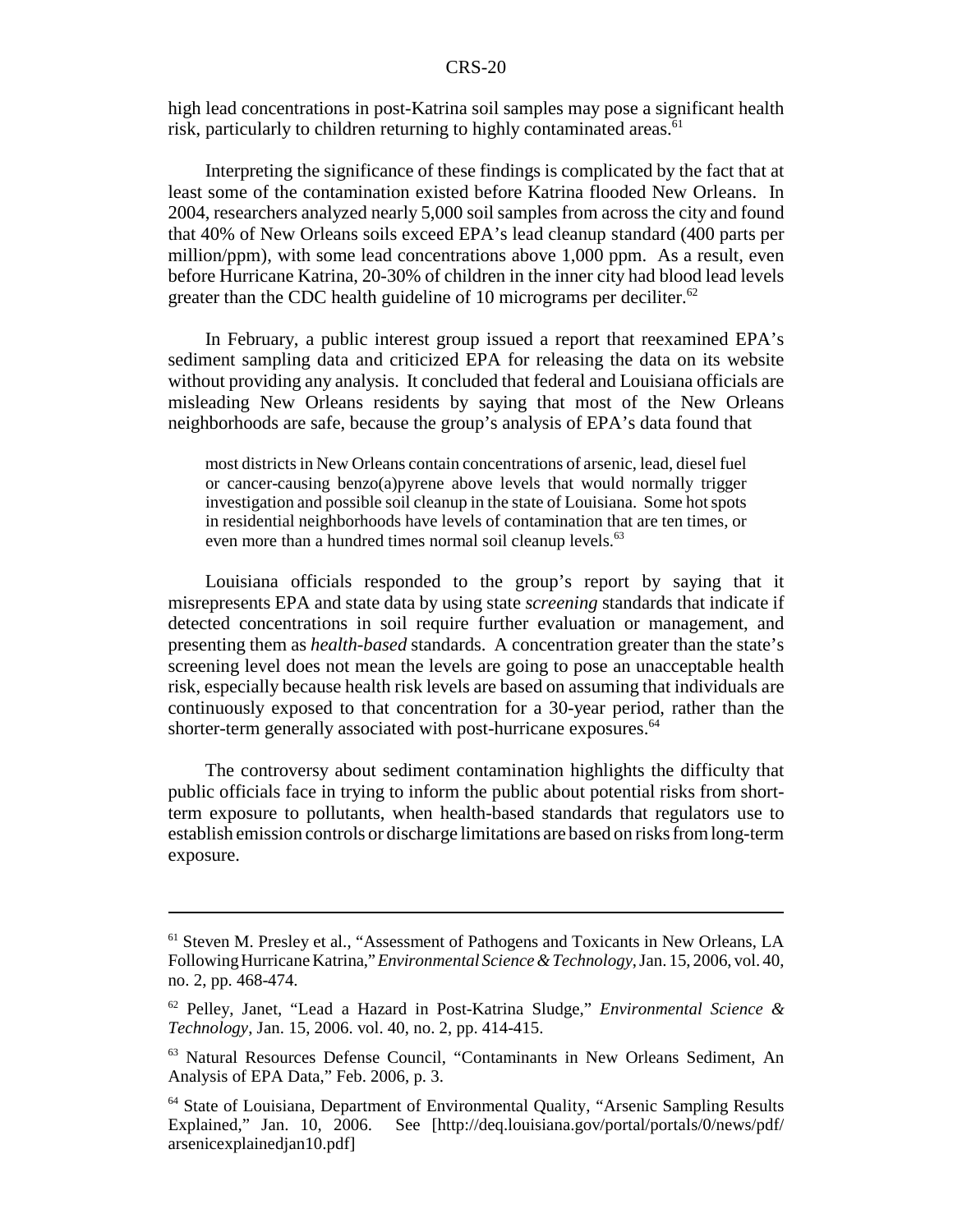**Air Quality, Mold, and Vector Concerns.** EPA scientists are concerned that air pollution may result not only from chemical spills and releases at industrial plants, but also may emanate from contaminated sediments. As contaminated sediments dry, they may release pollutants that can be re-suspended as dust. For example, vehicular traffic that disrupts sediments on previously flooded roadways can resuspend or aerosolize fine, powdery dust that presents an inhalation hazard. In addition, some scientists are concerned that, as flooded areas dry out, some of the pathogens in the contaminated water will become airborne.

EPA began screening air quality in hurricane-affected areas on August 30 to provide an initial assessment of air quality. In coordination with Louisiana and Mississippi, EPA has been monitoring air quality since the storms to assess damage from the hurricanes, as well as problems that could occur as a result of cleanup and restoration activities. EPA and state officials continue to work to restore the stationary air quality monitoring network sites in Louisiana and Mississippi, which were heavily damaged. Portable and mobile collection devices (an EPA helicopter, buses, and an Air Force plane) continue to be used to monitor air quality where stationary networks have not been restored. Sampling has been done to test for metals (e.g., lead and arsenic), VOCs, PAHs, particulate matter, and other pollutants.

Early screening results indicated that chemical concentrations in the air were below ATSDR health standards and that long-term exposure (a year or more) at the levels detected would be required for health effects to be of concern. The sampling identified particle pollution at levels considered moderate (meaning that unusually sensitive people should consider avoiding vigorous exercise). However, samples were not collected with standard monitors, meaning that the mix of particles in the screening samples cannot easily be compared to EPA standards. EPA cautioned that initial sampling did not represent air quality conditions throughout the region, and should not be used to make general characterizations.

While measurements for most pollutants reported were below EPA's healthbased screening levels for chemicals, monitoring at certain sites showed elevated levels of some pollutants (acrolein and formaldehyde, for example). At the concentrations measured, temporary irritation of the eyes, nose, and throat could result. EPA said that elevated exposures would not be acceptable on a regular basis extended over weeks at a time, but isolated exposures to such concentrations are not believed to be associated with long-term health problems.<sup>65</sup>

A significant concern associated with the cleanup is the potential for health hazards due to the presence of molds, mildew, and other fungi in soggy, damaged structures. The excess moisture and standing water resulting from Katrina contributed to the growth of molds in homes and other buildings, particularly in the New Orleans area, where 60%-80% of residential structures sustained severe flood damage and experienced conditions conducive to mold — damp, warm environments — and where a large number of people are likely to be exposed to mold and other microbial agents. Outside of New Orleans, prolonged flooding did not occur. In those areas, more typical patterns of wind and rain also can result in problems with

<sup>65</sup> For information, see [http://www.epa.gov/Katrina/testresults/#air].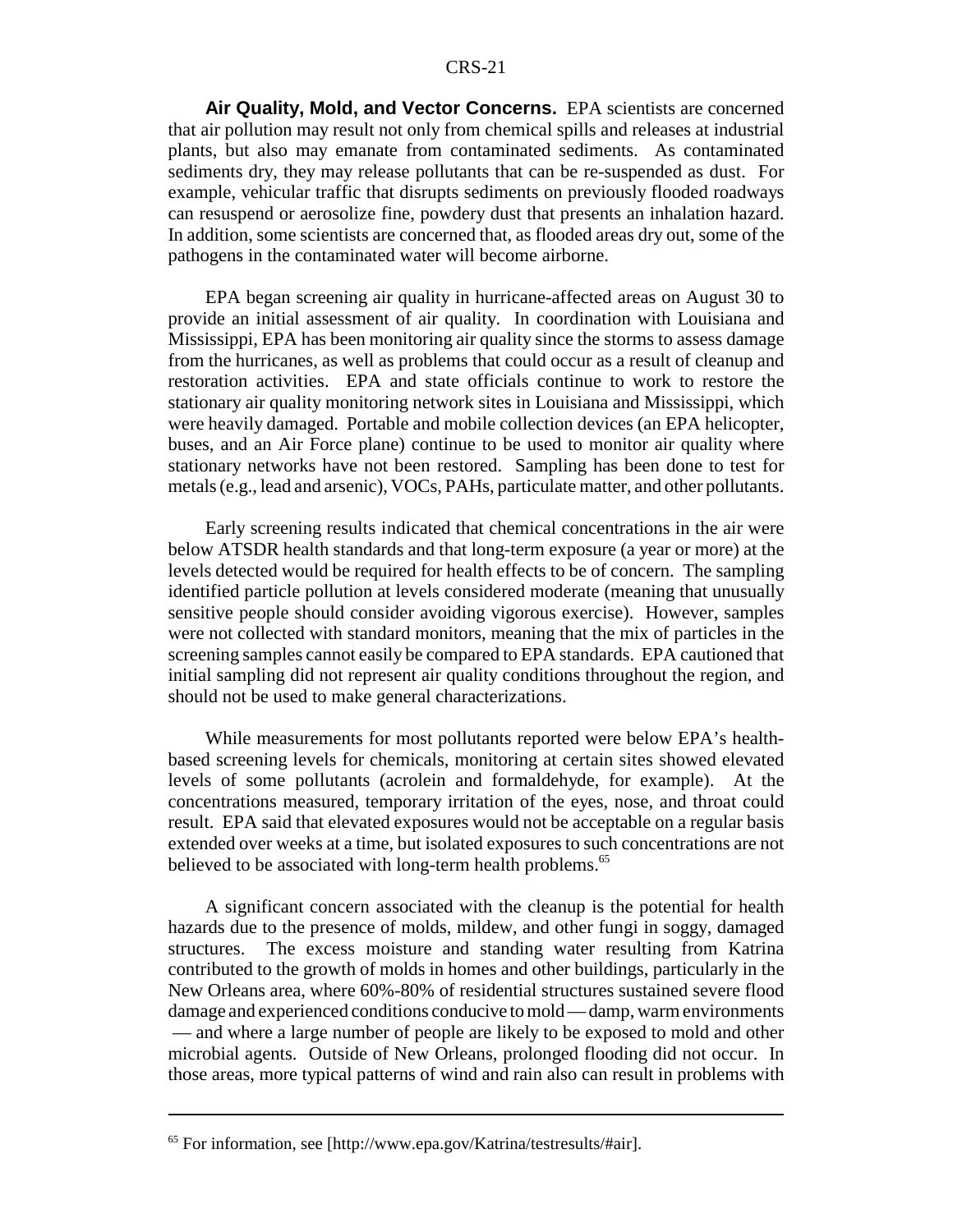mold, but not as extensive as in New Orleans. Mold and other fungi can cause a number of health conditions, including allergic reactions, toxic effects, and infections. All persons in the region have been cautioned about the effects of mold, especially those with weakened immune systems and those with respiratory illnesses/allergies. However, CDC also said that there are no criteria for using either the concentration or type of mold in buildings to make informed decisions.<sup>66</sup> Health authorities remain alert to the fact that mold may emerge as one of the environmental health challenges in coming months.

A related issue is an increase of rodents and insects that might carry diseases such as West Nile Virus. Hurricane Katrina compounded Louisiana's insect problem on several levels, including forcing the evacuation of standard vector control personnel, destroying vector disease control equipment, and dramatically increasing the number of stagnant bodies of water throughout New Orleans and surrounding parishes, which serve as ideal breeding grounds for insects like mosquitoes. Medical personnel from the U.S. Navy worked with the CDC and Louisiana Department of Public Health to eliminate vector-borne disease and other insect-related problems associated with mosquitoes. However, because spraying for mosquito control can affect workers in the region, spraying was used conservatively, according to the Navy. EPA worked with state agencies, FEMA, and others to expedite any requests needed for pesticide use and also worked with manufacturers to make sure that adequate supplies of pesticides were available.

**Water Discharged into Lake Pontchartrain.** While necessary to the overall cleanup from the Hurricane Katrina, the water removal from New Orleans raised a number of concerns. Removal involved pumping the floodwater into Lake Pontchartrain, an option that was necessarily expedient, but not necessarily ideal, because contamination in the lake could harm aquatic plants and animals. As noted above, because of geography, the city lacks sufficient natural drainage for the water to remove itself. Pumping it into the Mississippi River was not a viable option, as the floodwater could contaminate river water which is the source of the city's drinking water supply. Treatment of the contaminated floodwaters prior to discharge was not possible because of the need to unwater the city rapidly, and the unavailability of full treatment technology. Nor was it possible to hold the pumped water somewhere to filter out pollution. The Corps took some steps to remove wastes prior to discharge into the lake, such as putting booms and skimmers in place at outfalls to trap floating material and debris, and installing aeration units in canals. In unwatering New Orleans, the Corps pumped the equivalent of 5% of the lake's volume back into the lake. The contaminated floodwaters were low in dissolved oxygen, because of the presence of oxygen-consuming matter in sewage and decaying plant material. The Corps' aeration units were intended to restore oxygen levels before the water entered the lake. Otherwise, the oxygen-deprived floodwaters would likely harm fish and other organisms in the lake which need oxygen to survive.

<sup>66</sup> For more information about molds and mildew related to the hurricanes, see "Mold: Prevention Strategies and Possible Health Effects in the Aftermath of Hurricanes Katrina and Rita," Oct. 2005, available at the DHHS/CDC website [http://www.bt.cdc.gov/ disasters/mold/report/]. For general information regarding mold, also see the EPA website [http://www.epa.gov/katrina/healthissues.html#floodmold].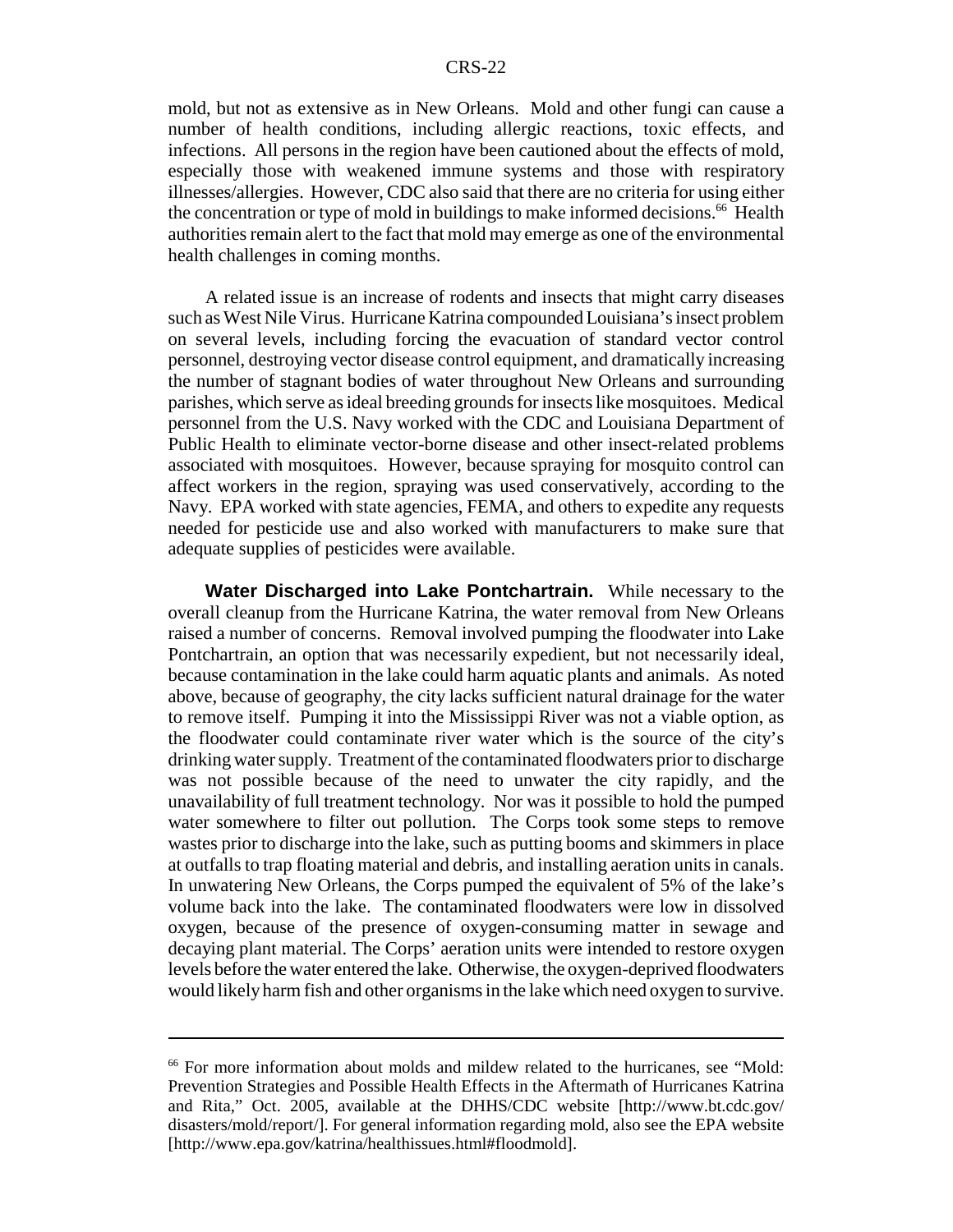The lake is a 630-square mile waterbody that already is impaired by a number of known sources of water pollution, including stormwater runoff (the largest contributor to pollution of the lake), agricultural discharges from animal operations, chemical use, discharges from wastewater treatment plants and individual septic systems, oil and gas production, and saltwater intrusion from the Mississippi River Gulf Outlet (a navigation channel that links the Gulf of Mexico to the Port of New Orleans as an aid to shipping).<sup>67</sup> The lake is partly rimmed by cypress and tupelo swamps, which could be damaged by saltwater that Hurricane Katrina introduced. But restoration activities had been underway for several years, and aquatic life in the lake, including manatees, an endangered species, have been observed; sportfishing occurs; and certain species of clams, crabs, and shrimp are harvested from the lake.

The Corps' prevention efforts (e.g., booms, skimmers, aerators) likely had little effect on limiting any toxic chemicals, metals, or pesticides in the discharged water. Consequently, the lake received the equivalent of several years of urban runoff in only a few weeks. Sudden loads of toxic chemicals and low dissolved oxygen levels might cause considerable harm to sensitive species of aquatic life over the short-term, but long-term effects are more difficult to predict. Whether toxic chemicals will be diluted, degraded by bacteria, and flushed out of the lake by tides, as some scientists believe, or will remain in the lake and accumulate in its sediments, as others believe, will not be known for some time, perhaps years.

Soon after the hurricanes, the Louisiana Department of Environmental Quality, assisted by such federal partners as the U.S. Geological Survey (USGS), began testing Lake Pontchartrain to assess short-term and long-term effects of discharging pumped water into the lake, and the lake's outlets and inlets. The state wanted to know whether pollutants exceeded expected levels (as compared with historical site data) and whether water quality standards were being exceeded. Early test results have been confirmed in subsequent testing that continued more than four months after the storms. Overall, large fish, possibly tarpon, and other fish have been observed, and shrimp and crab harvesting in the lake has resumed. Tests of surface waters on the south shore of the lake indicated dissolved oxygen, fecal coliforms, and turbidity all meet water quality standards, and water quality parameters in general have remained at or near values expected for the fall and winter seasons. USGS monitoring indicated very low levels of fecal and enterococci levels in the lake, well within safe limits for full body contact (however, a state advisory to avoid swimming and other primary contact sports has been in effect for the south shore of the lake since 1985). Detected contaminant levels generally were lower than what is commonly found in urban storm water but higher than the federal drinking water standard. However, Lake Pontchartrain is not a drinking water source for New Orleans or other communities because it is brackish water.

Standards for organic compounds have not been exceeded, and very few samples have had detectable concentrations on the south shore of the lake. Likewise, on the north shore of Lake Pontchartrain, there have been no exceedences of

<sup>67</sup> U.S. Geological Survey, "Environmental Atlas of the Lake Pontchartrain Basin, Water Quality," [http://pubs.usgs.gov/of/2002/of02-206/index.html]; Lake Pontchartrain Basin Foundation, "Wetlands," Online at [http://www.saveourlake.org/wetlands.htm].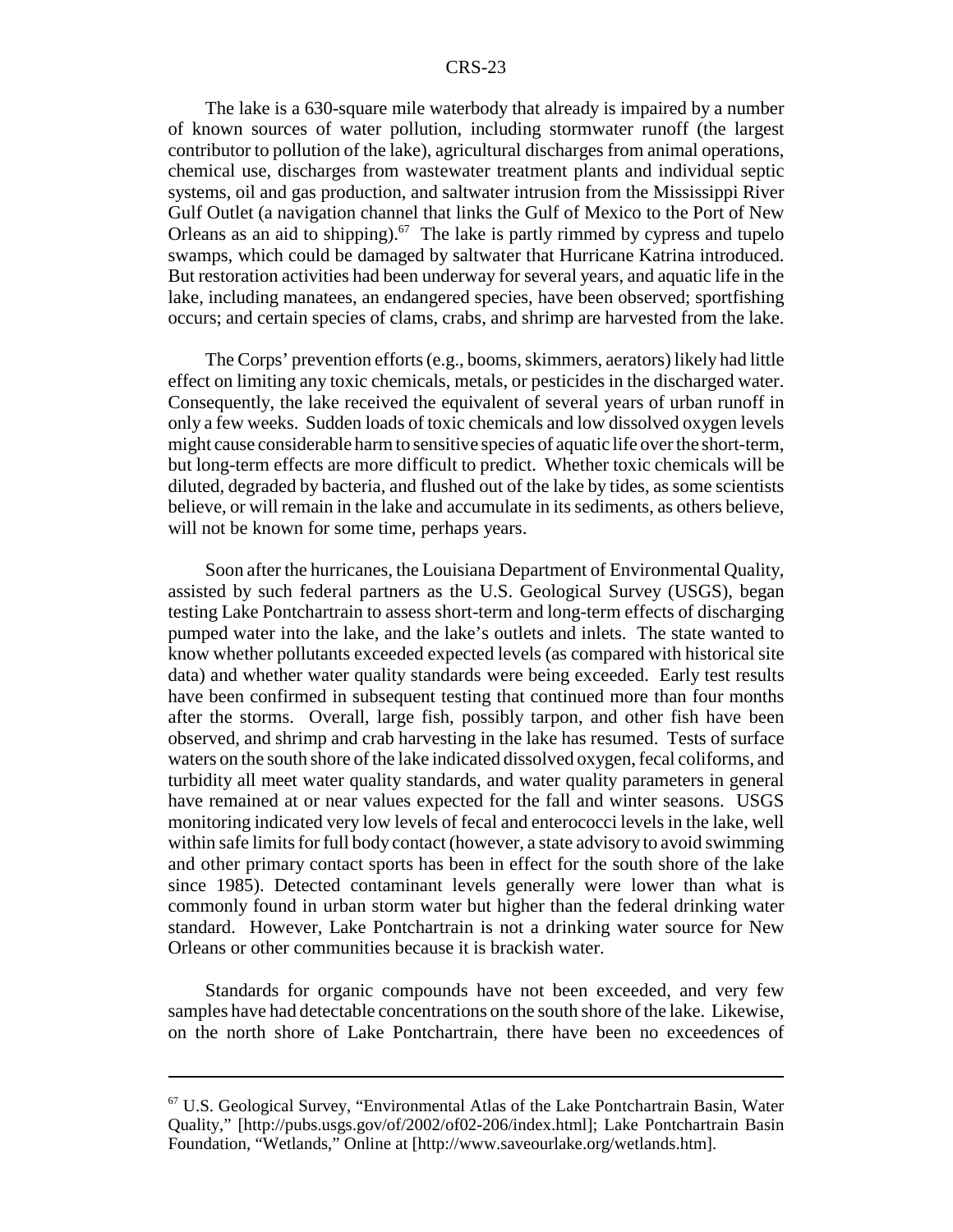Louisiana water quality standards for organic compounds. However, the north shore of the lake and tributary streams continue to be affected by low dissolved oxygen levels, which were responsible for early reports of fish kills.<sup>68</sup>

**Coastal Water Impacts.** Another concern was whether or not fecal or chemical pollution from New Orleans and other inundated areas had spread into coastal waters. Federal and state agencies sampled and analyzed water and sediment quality in the river channels and near shore waters surrounding the Mississippi Delta. Ocean survey and research vessels operated by EPA, the National Oceanic and Atmospheric Administration (NOAA), and the National Science Foundation tested for pathogens. Early and followup tests did detect indicators of fecal contamination, but at levels below applicable standards. Public officials determined that the water was safe for primary contact recreation, including swimming. However, they cautioned that the data should not be used to assess the safety of consuming raw or undercooked molluscan shellfish such as oysters, because ingestion of water presents different risks from eating raw or undercooked shellfish.

NOAA also conducted chemical contaminant analyses of sediments, water, and fish tissues. NOAA officials reported in October that some chemicals were detected, but at levels below threshold limits for contaminants in seafood. Thus, they concluded that they had not found significant threats to the region's seafood supply.

Nevertheless, because the effects of a large hurricane on water are not all immediate, monitoring by EPA, NOAA, and others will continue regularly through the year to identify any new impacts.

**Impacts on Drinking Water Sources.** Another area of interest has been possible effects of Hurricane Katrina on waters that are sources of drinking water supplies throughout the area. Outside of New Orleans, public and private drinking water supplies are drawn from groundwater sources. The U.S. Geological Survey and the State of Louisiana undertook a small groundwater reconnaissance effort to look for impacts from the storm surge, such as saltwater mixing or elevated bacteria levels, but they have not reported adverse results. Also, EPA distributed drinking water test kits in the New Orleans area so that private well owners could test for possible contamination by floodwaters and overflowing sewers. Privately owned wells that provide drinking water are regulated by states, not EPA, and the number of such wells in the affected Gulf Coast area is unknown. In most states, owners of private wells are responsible for testing for contamination.

The source of public drinking water supply for New Orleans is the Mississippi River. State and federal partners have assessed possible impacts to the river, such as saltwater and sediment dumped during Katrina's storm surge and chemical and bacteria contamination released from damaged facilities, structures, and sewers. In October, one test for fecal coliform was detected above the state's standard for

<sup>68</sup> Louisiana DEQ, Water Quality Assessment Division, "Post-Hurricane Water Quality Assessments: Katrina Monitoring (Report #10)." Jan. 24, 2006. [http://www.deq.louisiana.gov/portal/portals/0/news/pdf/Post-Katrina%20Water%20 Quality%20Assessment%201-24-06.pdf].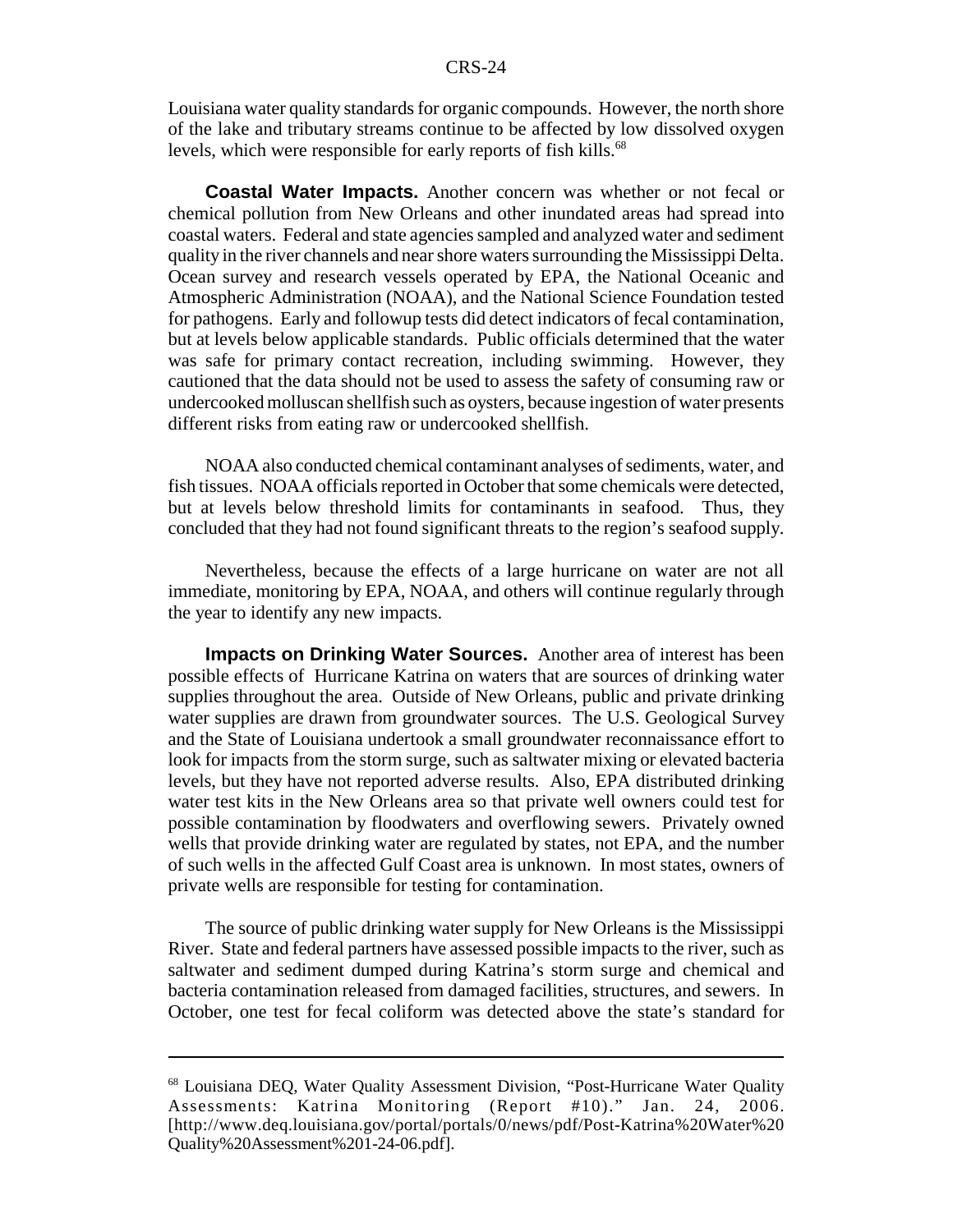recreation contact (swimming), but well below the drinking water standard. More recently, according to the state, test results for fecal coliform contamination have been below health-based standards. The state also has worked to reestablish its Early Warning Organic Chemicals Detection System (EWOCDS) to help evaluate the quality of the river as the city's drinking water supply. This system, a cooperative agreement among the state, five industries along the river, and the New Orleans Sewerage and Water Board, tests for volatile organic compounds (VOCs) in the ambient water. Several of the system's seven sampling sites along the river were damaged by Hurricane Katrina. Since the storms, six of these seven analysis sites have been restored to varying operational condition.<sup>69</sup>

### Water Infrastructure Facilities in the Affected Region<sup>70</sup>

Throughout the Katrina-affected region, high winds and water damaged a wide range of public service facilities, including drinking water supply and treatment and sewage treatment plants, and restoring those facilities is part of the overall cleanup and restoration process. Under authority of the National Response Plan, especially ESF #10, EPA and Corps of Engineers staff have conducted assessments, providing assistance to state and local government personnel to evaluate damages. Steps involved in actually restoring service include drying out and cleaning engines; testing and repairing waterlogged electrical systems; testing for toxic chemicals that may have infiltrated pipes and plants; restoring pressure (drinking water distribution lines); activating disinfection units; restoring bacteria needed to treat wastes (wastewater plants); and cleaning, repairing, and flushing distribution and sewer lines.

Damages at many facilities included loss of electric power to pump, process, and treat raw water supply and wastewater. As electric power was restored, many of the affected systems were able to restore needed services, although some drinking water facilities are still operating under boil-water notices pending test results to ensure that the water has been restored to standards safe for public consumption. The number of sites that were off-line changed frequently. By October 10, 2005, EPA reported that more than 85% of drinking water and 95% of wastewater treatment facilities in the affected region were operational. However, EPA estimated that facilities not operating or with unknown status normally served about 200,000 drinking water customers and more than half a million wastewater customers. By December, EPA reports indicated that all wastewater treatment plants in Mississippi and Alabama were considered to be operational. In Louisiana, a small number of wastewater treatment plants were not yet operational, including three large facilities serving about 150,000 customers. Nearly all drinking water treatment plants throughout the region also had restored at least partial service, although about 5% remained under boil water advisories. Efforts continue throughout the region to assess facilities to determine their operating status, including needs to repair or

<sup>69</sup> David Wagenecht, Louisiana Department of Environmental Quality, Personal communication, Mar. 17, 2006.

<sup>70</sup> For additional information, see CRS Report RS22285, *Hurricane-Damaged Drinking Water and Wastewater Facilities: Impacts, Needs, and Response*, by Claudia Copeland.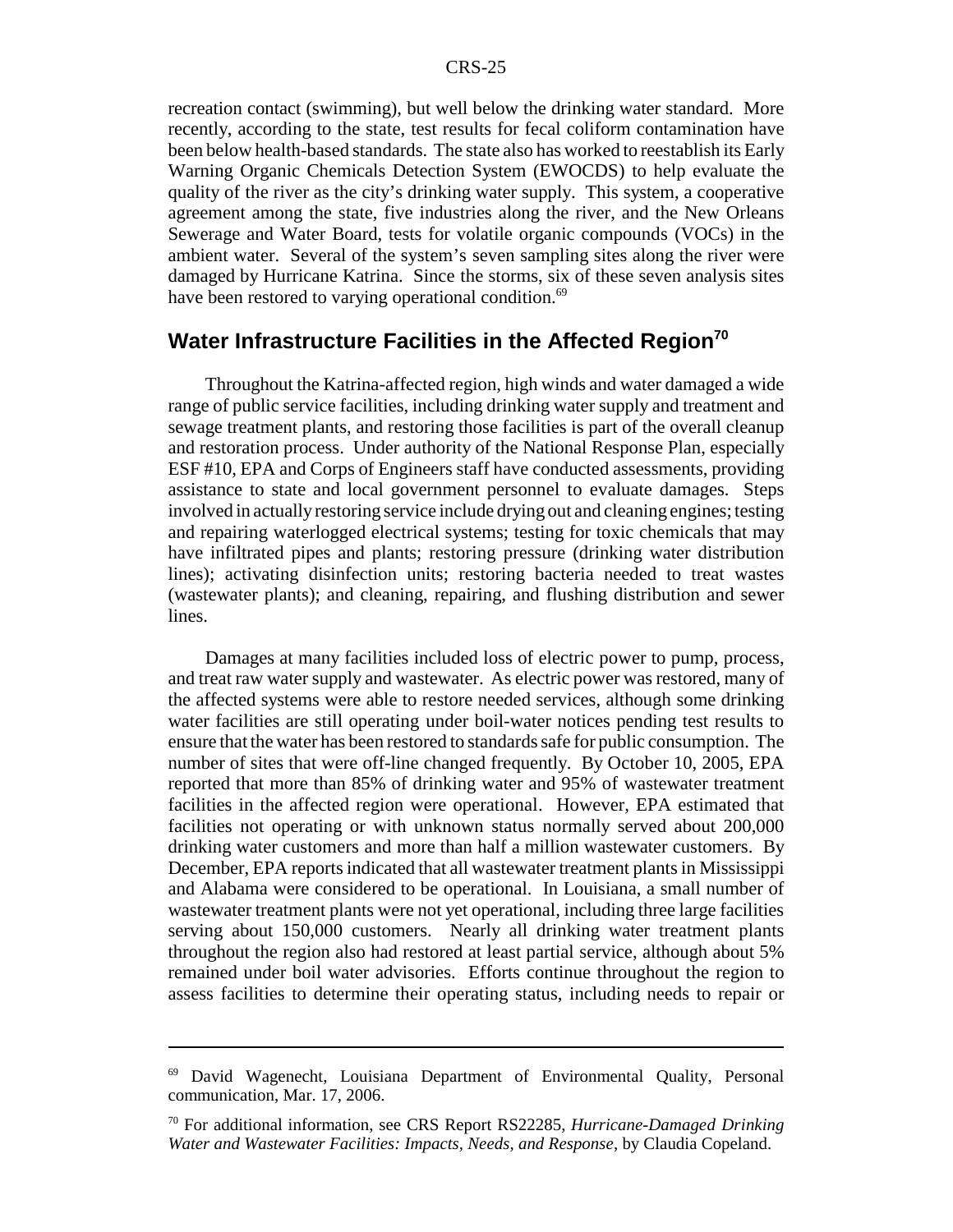rebuild. Staff of EPA's Water Program are assessing all drinking water and wastewater plants in the region.

EPA cautions that evaluations are on-going, and the status of many facilities is unclear (especially small systems). Facilities determined to be operational may still require repair or reconstruction. Facility restorations, full or partial, may take many months, and, even six months after the hurricanes, costs of needed repairs are unknown or, where available, are considered preliminary. In 2006, the EPA Inspector General reported that Louisiana and Mississippi officials estimate that about \$615 million will be needed in those two states for public water system replacements and repairs due to Hurricane Katrina.<sup>71</sup> In Louisiana and Mississippi, officials estimated in February that costs to repair those states' damaged wastewater infrastructure exceed \$1.3 billion, with about \$1.2 billion needed just in New Orleans. As noted, however, all such estimates are very rough.

Impacts on New Orleans's water systems were particularly severe. In the central portion of the city, in addition to electric power impairments, extensive damage occurred from flooding of treatment plants, drinking water distribution lines, and collector and interceptor sewers, and the water system's power plant. Even after restoration of electricity, cleanup and recovery at flooded water and sewage treatment plants are taking considerable time. The first task was to remove excess stormwater, which required extensive repair of the city's stormwater system, including levees and drainage pumps. Once floodwaters were addressed, drinking water restoration became the next priority. The largest of the city's two drinking water plants, located where the worst flooding took place, was completely underwater for nearly two weeks. It was repaired sufficiently to provide flow (i.e., for fire fighting), but may not be capable of providing potable water for some time, officials say. The issue with regard to drinking water in this area is large numbers of waterline breaks resulting from house connections that were damaged when trees fell, fire hydrants that were damaged by debris or debris cleanup efforts, and lines that were crushed or fractured by the weight of floodwaters. Affected areas remain under boil water advisories or are receiving drinking water from tanker trucks and emergency pilotscale treatment plants.

For flooded areas, sewage treatment often is the last thing back online, because plants are at the lowest point of the city, to take advantage of gravity, and thus were under the deepest water. New Orleans's two wastewater treatment plants were damaged: the larger facility, which serves 1.2 million customers, was flooded until the end of September, and standing water significantly damaged pumps and electrical equipment. This plant partially restored service in October and was able to provide secondary treatment of wastes by mid-November, but numerous continuing operational problems persist, including power disruptions, leaks, and equipment difficulties. The city's public works officials reportedly believe that much of the

<sup>71</sup> U.S. Environmental Protection Agency, Office of Inspector General, "Evaluation Report: EPA's and Mississippi's Efforts to Assess and Restore Public Drinking Water Supplies after Hurricane Katrina," Report No. 2006-P-00011; Feb. 14, 2006, "Evaluation Report: EPA's and Louisiana's Efforts to Assess and Restore Public Drinking Water Systems after Hurricane Katrina," Report No. 2006-P-00014, Mar. 7, 2006.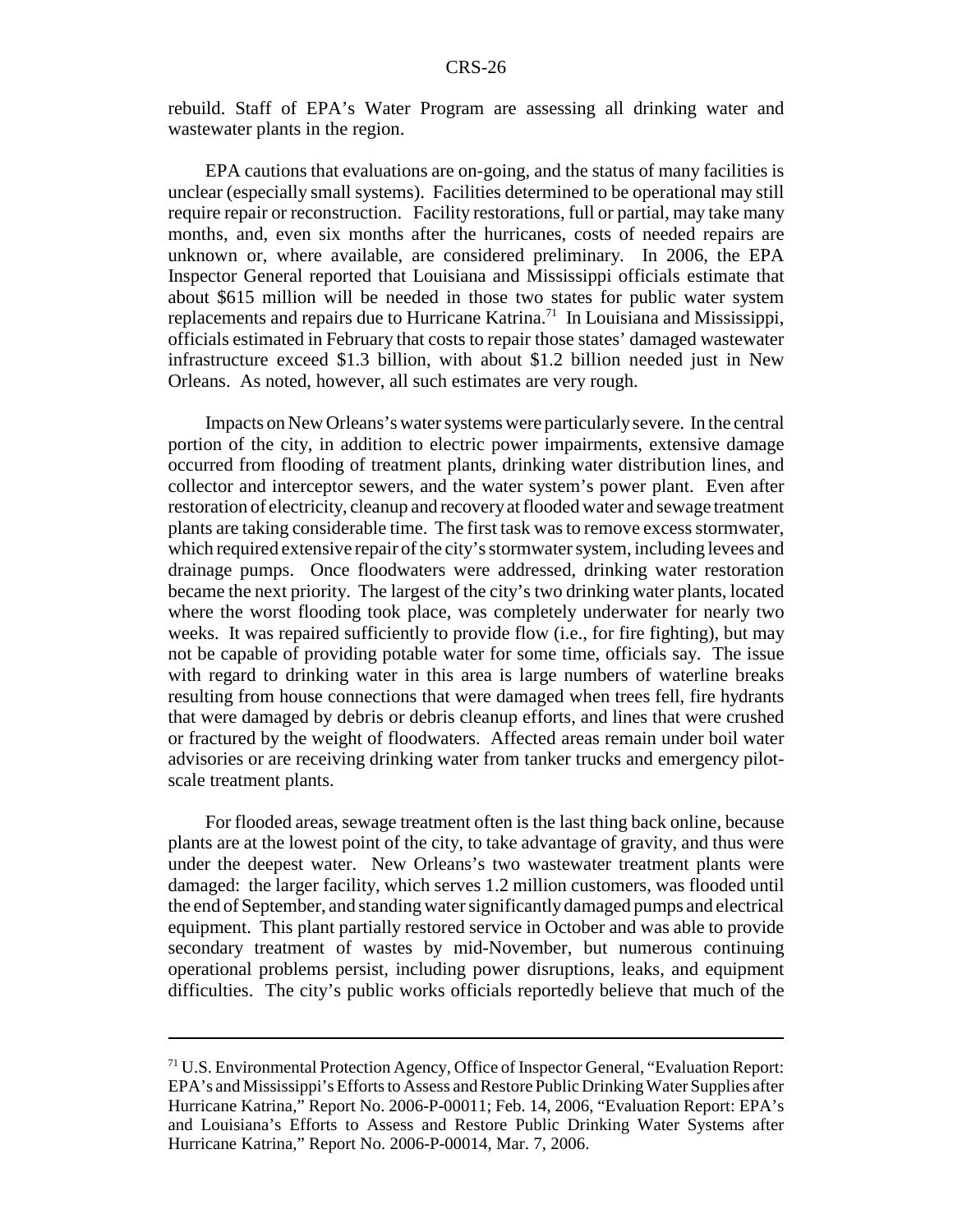sewer system has probably been damaged, and cracks, leaks, and breaks will need to be fixed by tearing up roads (although road repairs already may be required, as part of the overall cleanup effort), a potentially lengthy repair process.

Ironically, one problem facing New Orleans and a number of other communities that were extensively damaged by the hurricanes is a lack of customers. Although the majority of water and sewer facilities have been able to resume operations, some are not in use because displaced citizens have been unable to return. Some of the systems considered to be operational are serving only a small percentage of their pre-Katrina customers. Thus, there is little or no population present for utilities to serve, meaning that there is insufficient demand for drinking water or waste flowing into wastewater treatment plants for normal operations, and utilities are unable to collect revenues needed to pay existing bills, repair or maintain their facilities, or make payments on bonds.

## **Potential Challenges and Issues**

The enormity of the tasks associated with cleaning up from a natural disaster on the scale of Hurricane Katrina is probably unprecedented, and likely to exceed others in this country's history in terms of scope, duration, and cost. An overriding issue concerns the effectiveness of current federal roles and whether existing federal cleanup authorities are adequate to address the damage caused by a disaster as large scale as Hurricane Katrina.

The range of tasks described in this report have occurred, and will continue to occur, over varying periods of time — from the immediate responses of reducing threats to public health and safety; to assessing Hurricane Katrina's impacts; to removing, repairing, and rebuilding; and to long-term monitoring of the impacts of actions that are taken to mitigate the storm's damages. Each of these phases of cleanup, which reflect a continuum more than discrete steps, presents numerous challenges and issues. Some of these issues are listed below.

- The scale of the cleanup (both geographic and volume) represents a huge management challenge for all levels of government and the private sector. Potential concerns include adequacy of landfill capacity; health and safety of cleanup workers; and capability of, or community resistance to, applying "best practices" for waste management.
- Potential long-term ecological effects, if any, that may result from recovery measures, such as discharging contaminated floodwaters from New Orleans into Lake Pontchartrain.
- The volume of storm-related waste containing hazardous materials, and the difficulty in separating hazardous and nonhazardous wastes.
- The limited number of homeowners that have returned to New Orleans stretches the debris removal process out indefinitely.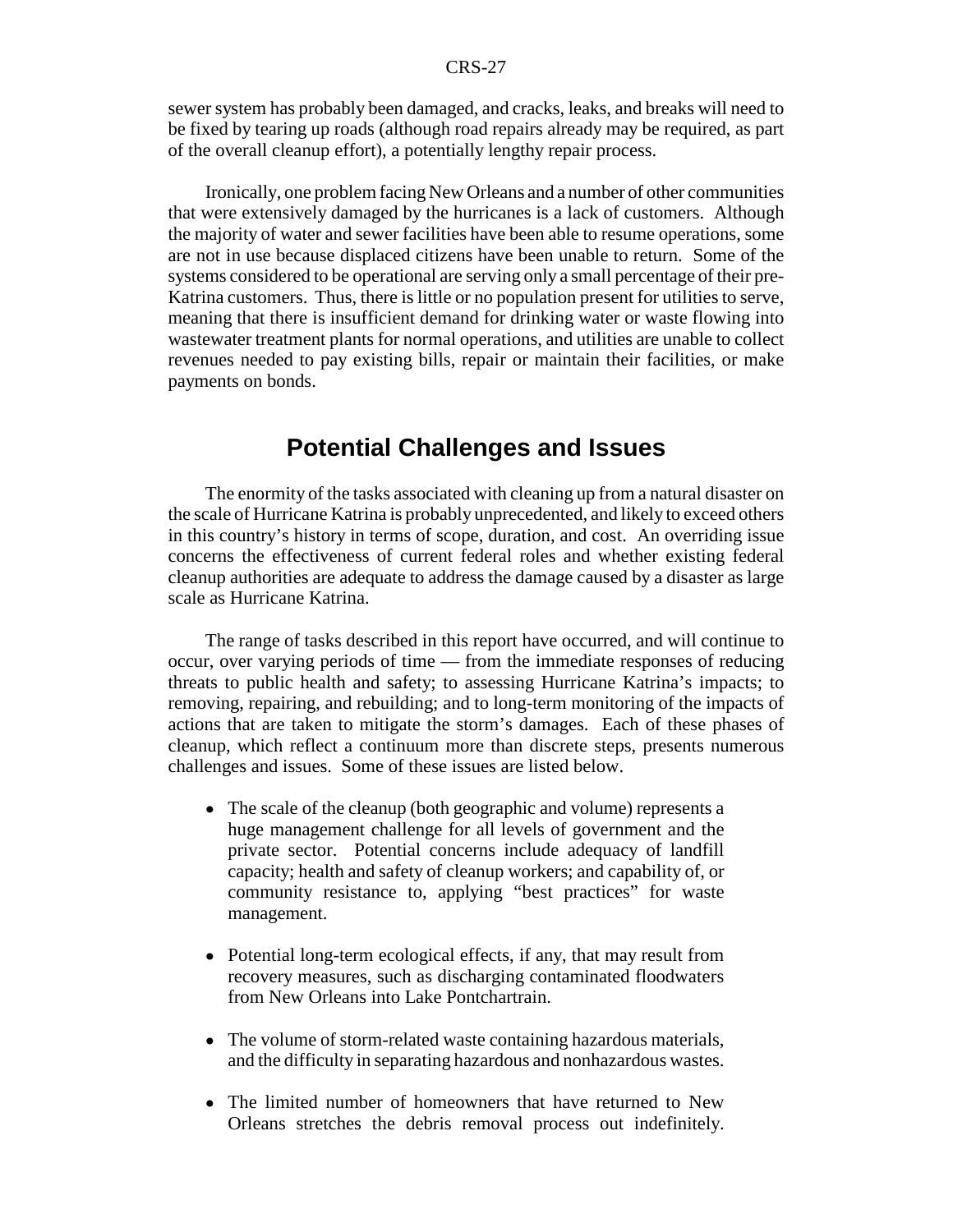Except under certain conditions, property owners will be responsible for debris removal and decisions to demolish private properties.

- The potential for homes to contain asbestos slows the demolition and renovation process for those homes that have been cleared for demolition. Moreover, human remains are still being found in the rubble; demolition of a structure cannot be undertaken quickly if it is determined that it is possible that human remains are inside.
- The ongoing need to balance public health protection with allowing access to homes and businesses.
- $\bullet$  Public involvement in cleanup decisions. The public especially residents of the affected region — has a strong interest in the cleanup, since they will experience impacts of those actions. Keeping the public well informed and involved is critical, but also has been difficult, especially in the early aftermath of the storm events.
- Understanding and communicating the nature and degree of risks to public health and the environment associated with contaminants identified in water, soil, and air. This issue is complicated by the difficulty in knowing whether contaminant levels represent pollution generated solely by the hurricane (from leaks or spills, for example) or if they are legacy problems that preexisted in the environment before the storm occurred. Further, public officials are unable to effectively assure residents that the post-hurricane environment is safe because the standards being applied do not clearly distinguish between long-term health concerns and screening determinations to identify necessary remediation.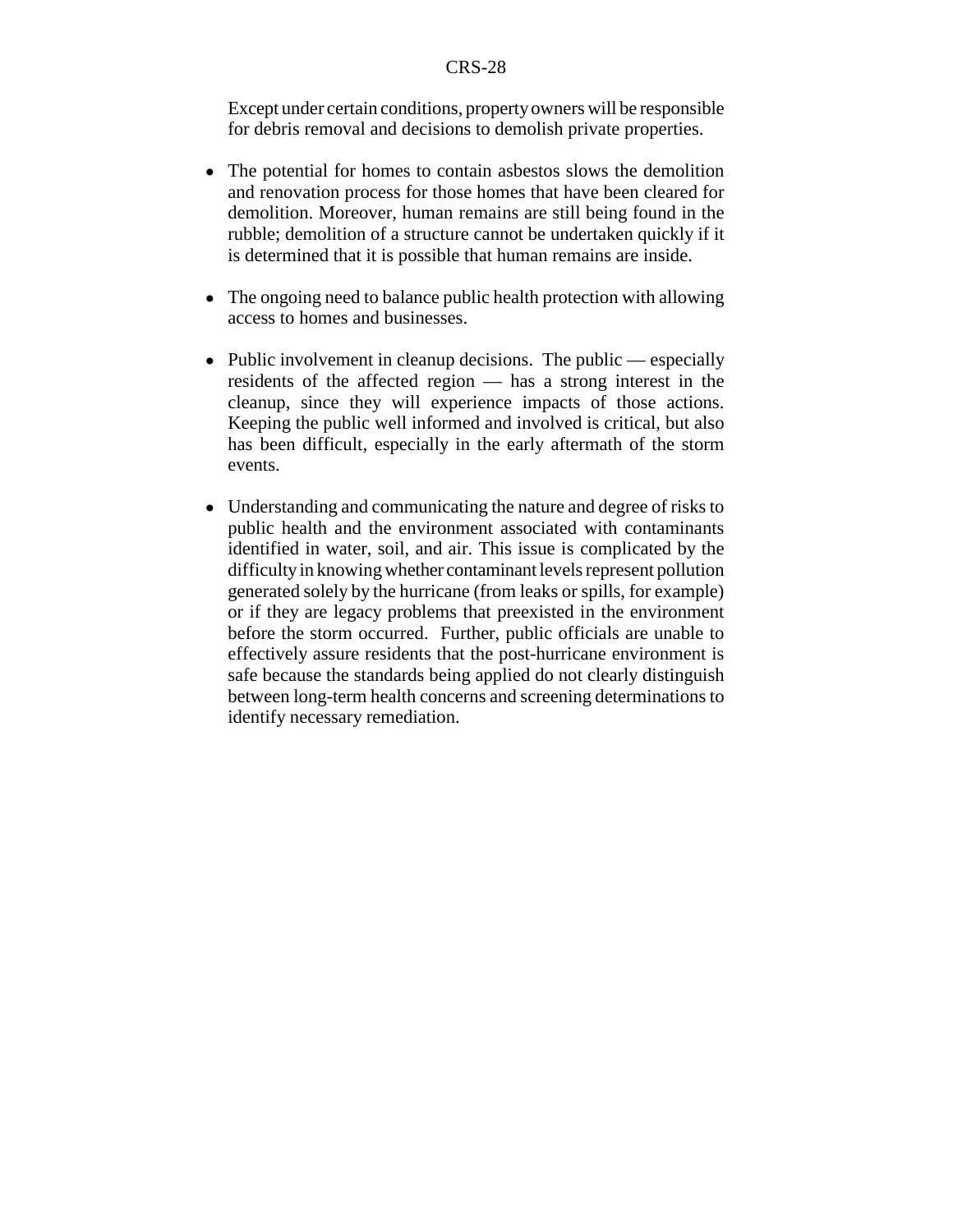## **Appendix 1**

### **Table 1. Federal Department/Agency Cleanup Functions and Responsibilities as Indicated in the Emergency Support Functions of the National Response Plan (NRP)**

 $\Box$ 

Т

| <b>Agency</b>                                                                          | <b>National Response Plan (NRP) Responsibilities and Functions</b><br>(text <i>italicized</i> to emphasize cleanup elements; page # indicates<br>where function is located in the NRP)                                                                                                                                                                                               |
|----------------------------------------------------------------------------------------|--------------------------------------------------------------------------------------------------------------------------------------------------------------------------------------------------------------------------------------------------------------------------------------------------------------------------------------------------------------------------------------|
| Department of<br>Agriculture                                                           | Provides engineering and contracting/procurement personnel and equipment to assist in<br>emergency removal of <i>debris</i> , demolition, repair of roads and bridges, temporary repair of<br>essential public facilities, and water supply. (p. ESF#3 - 5)                                                                                                                          |
|                                                                                        | Provides support for <i>public health</i> matters for radiological incidents as a member of the<br>Advisory Team for Environment, Food, and Health. (p. ESF#8 - 8)                                                                                                                                                                                                                   |
|                                                                                        | Support coordination of animal issues such as <i>disposal of animal carcasses</i> . (p. ESF#8 - 8)                                                                                                                                                                                                                                                                                   |
|                                                                                        | Food Safety Inspection Service: includes proper <i>disposal</i> of contaminated products in order<br>to protect public health and the environment in affected area. (p. ESF#11 - 8)                                                                                                                                                                                                  |
|                                                                                        | Provides for the inspection, fumigation, <i>disinfection, sanitation, pest extermination</i> , and<br>destruction of animals or articles found to be so infected or <i>contaminated</i> as to be sources of<br>dangerous infection to human beings and takes such other measures as necessary. (p. ESF#11 -<br>6)                                                                    |
|                                                                                        | Assists with the prevention, control, and eradication of any highly contagious/zoonotic disease<br>involving wildlife; and <i>carcass disposal facilities</i> , as appropriate. (p. ESF#11 - 11)                                                                                                                                                                                     |
| Department of<br>Homeland<br>Security / U.S.<br><b>Coast Guard</b>                     | The Coast Guard is designated the primary agency with EPA for interagency incident<br>management under ESF #10 supporting assessment, mitigation, cleanup, containment, and<br>disposal of oil and hazardous materials; the Coast Guard is the primary agency for coastal<br>incidents; EPA is primary agency for inland areas and incidents affecting both. (pp. ESF#10 -<br>$1-3)$ |
|                                                                                        | Coordinates the marking and <i>removal of obstructions</i> declared to be <i>hazards to navigation</i> .<br>$(p. ESF#3 - 6)$                                                                                                                                                                                                                                                         |
|                                                                                        | Assists in debris and contaminated <i>debris</i> management activities when debris or runoff<br>This includes coordinating and/or providing resources,<br>impacts navigable waters.<br>assessments, data, expertise, technical assistance, monitoring, and other appropriate support.<br>$(p. ESF#3 - 6)$                                                                            |
| Department of<br>Commerce/<br>National<br>Oceanic and<br>Atmospheric<br>Administration | Provides expertise on natural resources and coastal habitat, the environmental effects of oil<br>and hazardous materials, and appropriate <i>cleanup</i> and restoration activities. (p. ESF#10 - 10)                                                                                                                                                                                |
|                                                                                        | Conducts emergency hydrographic surveys, search and recovery, and <i>obstruction</i> location to<br>assist safe vessel movement. (p. ESF#10 - 10)                                                                                                                                                                                                                                    |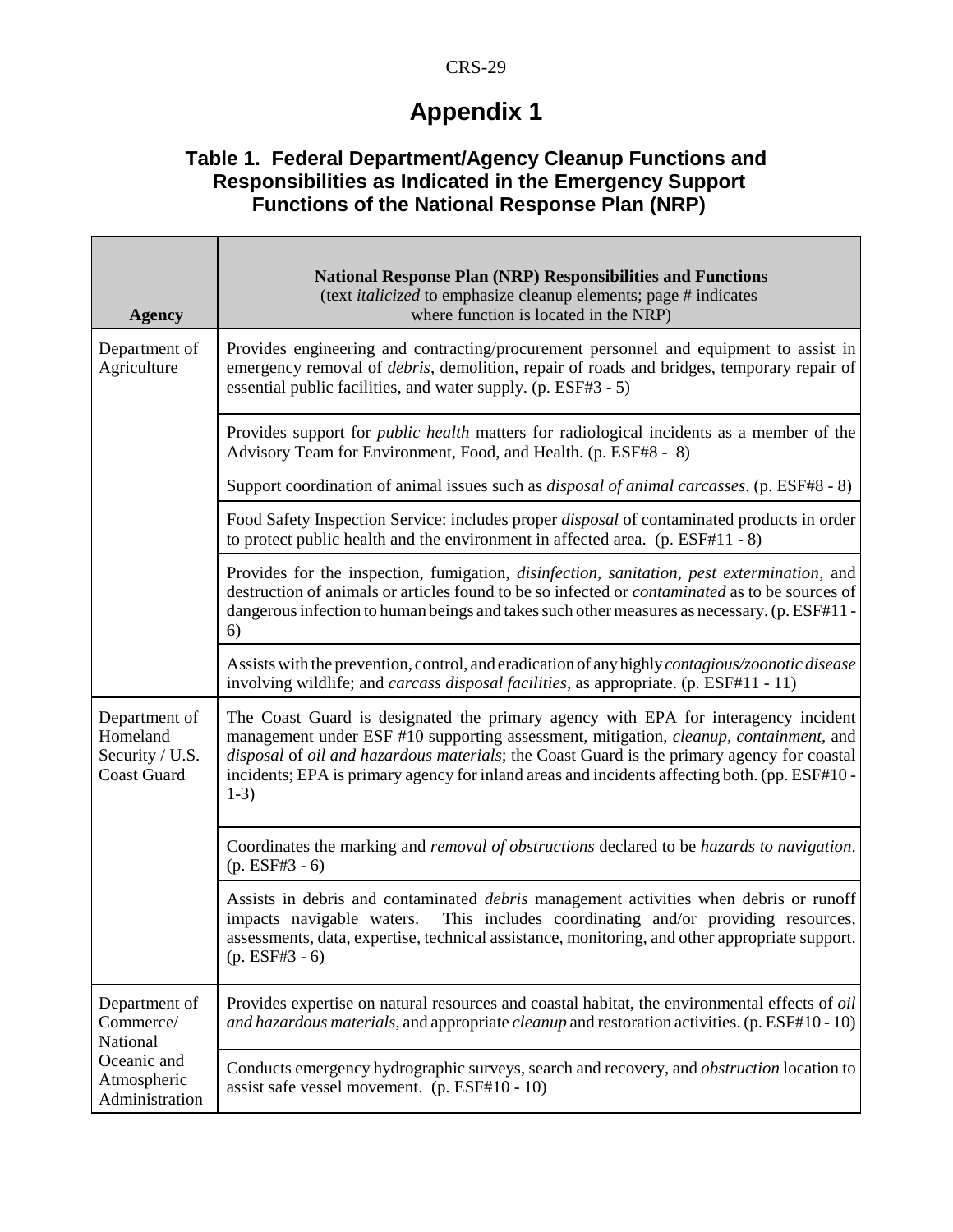| <b>Agency</b>                                                | <b>National Response Plan (NRP) Responsibilities and Functions</b><br>(text <i>italicized</i> to emphasize cleanup elements; page # indicates<br>where function is located in the NRP)                                                                                                        |
|--------------------------------------------------------------|-----------------------------------------------------------------------------------------------------------------------------------------------------------------------------------------------------------------------------------------------------------------------------------------------|
| Department of<br>Defense /U.S.<br>Army Corps of<br>Engineers | The U.S. Army Corps of Engineers (the Corps) is designated as the coordinator for ESF #3<br>dealing with infrastructure protection and emergency repair, infrastructure restoration,<br>engineering services, construction management, and critical infrastructure liaison. (p. ESF#3 -<br>5) |
|                                                              | Provides contracting services through ESF #3 to urban and rural firefighting forces to obtain<br>heavy equipment and/or <i>demolition services</i> as needed to suppress incident related fires. (p.<br>$ESF#4 - 4)$                                                                          |
|                                                              | Provides available military medical personnel to assist HHS in the protection of public health<br>(such as food, water, wastewater, solid waste disposal vectors, hygiene, and other<br>environmental conditions). (p. ESF#8 - 9)                                                             |
|                                                              | The Department of Defense (not the Corps) provides On-Scene-Coordinators and directs<br>response actions for releases of hazardous materials from its vessels, facilities, vehicles,<br>munitions and weapons. (p. ESF#10 - 10)                                                               |
|                                                              | Provides expertise and resources to assist in the removal and disposal of <i>contaminated and</i><br>noncontaminated debris, to include animal carcasses and debris affecting NCH resources. (p.<br>ESF#11 - 10)                                                                              |
|                                                              | Supports the development of national strategies and plans related to housing and permanent<br>housing, <i>debris</i> management and the restoration of <i>public facilities and infrastructure</i> . (p.<br>$ESF#14 - 5)$                                                                     |
| Department of<br>Energy                                      | Enables radiologically contaminated debris management activities by coordinating and/or<br>providing resources, assessments, data, expertise, technical assistance, monitoring, and other<br>appropriate support. (p. ESF#3 - 6)                                                              |
|                                                              | Provides regional resources to evaluate, <i>control and mitigate radiological hazards</i> to workers<br>and the public. $(p. ESF#8 - 10)$                                                                                                                                                     |
|                                                              | Provides an On-Scene-Coordinator and directs response actions for releases of hazardous<br><i>materials</i> from its vessels, facilities, and vehicles. (p. ESF#10 - 10)                                                                                                                      |
|                                                              | Provides advice in identifying the sources and extent of <i>radioactive releases</i> relevant to the<br>National Contingency Plan, and in <i>removal and disposal</i> of radioactive contamination. (p.<br>$ESF#10 - 10$                                                                      |
|                                                              | Provides technical advice in <i>radioactive debris</i> management. (p. ESF#14 - 5)                                                                                                                                                                                                            |
| <b>General</b><br><b>Services</b><br><b>Administration</b>   | Provides personnel and contractors to assist in damage assessment, structural inspections,<br>debris clearance monitoring and restoration of facilities in general, construction inspection,<br>and environmental and archeological assessments. (p. ESF#3 - 8)                               |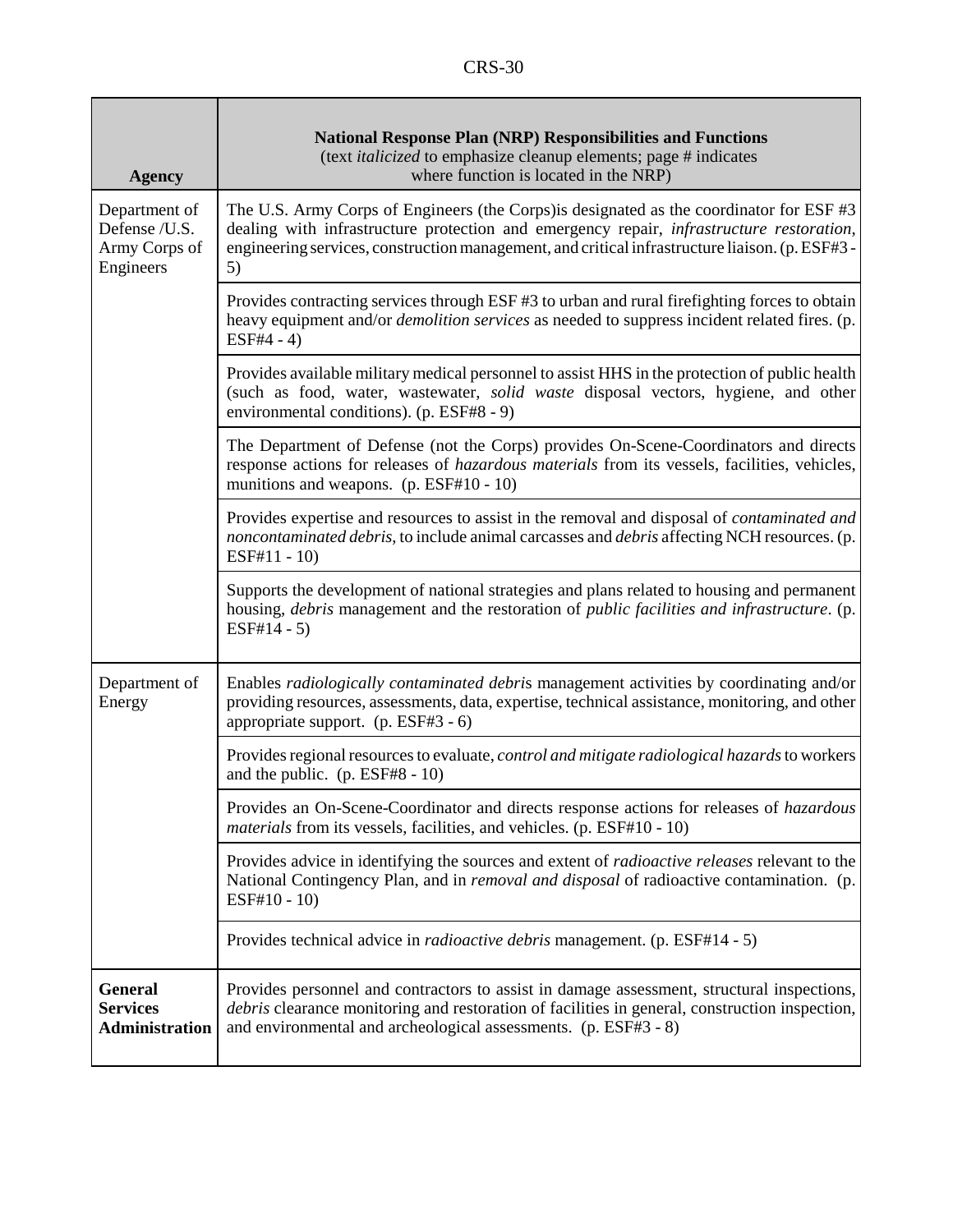| <b>Agency</b>                                        | <b>National Response Plan (NRP) Responsibilities and Functions</b><br>(text <i>italicized</i> to emphasize cleanup elements; page # indicates<br>where function is located in the NRP)                                                                                                                                                                                                                                        |
|------------------------------------------------------|-------------------------------------------------------------------------------------------------------------------------------------------------------------------------------------------------------------------------------------------------------------------------------------------------------------------------------------------------------------------------------------------------------------------------------|
| U.S.<br>Environmental<br>Protection<br>Agency        | EPA is designated as the coordinator and primary agency (with the Coast Guard) for<br>interagency incident management under ESF #10 supporting assessment, mitigation, cleanup,<br>containment, and disposal of oil and hazardous materials. EPA is primary agency for inland<br>and incidents affecting both inland and coastal zones; the Coast Guard is the primary agency<br>for coastal incidents. (pp. $ESF#10 - 1-3$ ) |
|                                                      | Supplies sanitary engineers to assess wastewater and <i>solid waste</i> facilities. (p. ESF#3 - 8)                                                                                                                                                                                                                                                                                                                            |
|                                                      | Assists in locating <i>disposal sites for debris</i> clearance activities. (p. ESF#3 - 8)                                                                                                                                                                                                                                                                                                                                     |
|                                                      | Assists contaminated <i>debris</i> management activities by coordinating and/or providing<br>resources, assessments, data, expertise, technical assistance, monitoring and other appropriate<br>support. $(p. ESF#3 - 8)$                                                                                                                                                                                                     |
|                                                      | Identifies location and provides safety guidance for areas affected by hazardous materials.<br>Ensures the protection and <i>cleanup</i> of these areas. (p. ESF#3 - 8)                                                                                                                                                                                                                                                       |
|                                                      | Provides technical assistance and environmental information for the assessment of the<br>health/medical aspects of situations involving <i>hazardous materials</i> . (p. ESF#8 - 13)                                                                                                                                                                                                                                          |
|                                                      | Provides technical assistance, subject-matter expertise and support for biological, chemical,<br>and other hazardous agents on contaminated facility remediation, environmental monitoring<br>and contaminated agriculture (animal/crops) and food product decontamination and disposal.<br>$(pp. ESF#11 - 12)$                                                                                                               |
|                                                      | Provides technical assistance for planning for <i>contaminated debris</i> management and<br>environmental remediation. (p. ESF#14 - 5)                                                                                                                                                                                                                                                                                        |
| Department of<br>Health and<br><b>Human Services</b> | Enables <i>contaminated debris</i> management activities by coordinating and/or providing<br>resources, assessments, data, expertise, technical assistance, <i>monitoring</i> and other appropriate<br>support. $(p. ESF#3 - 6)$                                                                                                                                                                                              |
|                                                      | Supplies engineering and environmental health personnel to assist in assessing the status of<br>wastewater and <i>solid waste</i> facilities. (p. ESF#3 - 6)                                                                                                                                                                                                                                                                  |
|                                                      | Provides technical assistance for shelter operations related to food, vectors, water supply and<br>waste disposal. (p. ESF#6 - 6)                                                                                                                                                                                                                                                                                             |
|                                                      | Works in cooperation with EPA and USDA to ensure the <i>proper disposal</i> of contaminated<br>food or animal feed. (p. ESF#10-11)                                                                                                                                                                                                                                                                                            |
| Department of<br>Homeland<br>Security/FEMA           | DHS/FEMA is the primary agency for providing ESF #3 recovery resources and support;<br>provides supplemental Federal disaster grant assistance for <i>debris removal and disposal</i> . (p.<br>$ESF#3 - 3)$                                                                                                                                                                                                                   |
| Department of<br>the Interior                        | Provides personnel to assist in damage assessment, structural inspections, debris clearance<br>monitoring, and restoration of facilities in general. (p. ESF#3 - 7)                                                                                                                                                                                                                                                           |